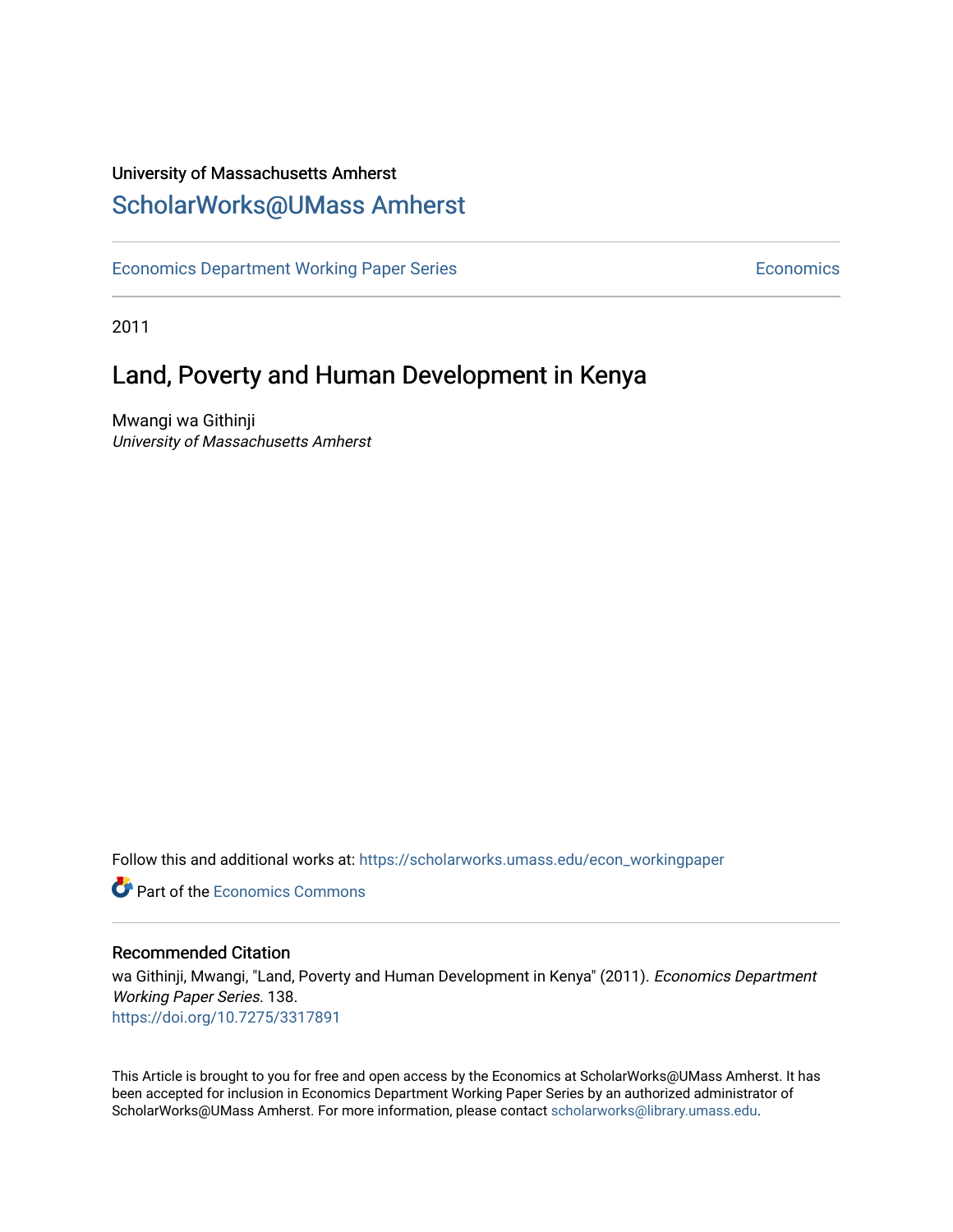# **DEPARTMENT OF ECONOMICS**

# **Working Paper**

# **Land, Poverty and Human Development in Kenya**

By

Mwangi wa Githinji

Working Paper 2011‐30



# **UNIVERSITY OF MASSACHUSETTS AMHERST**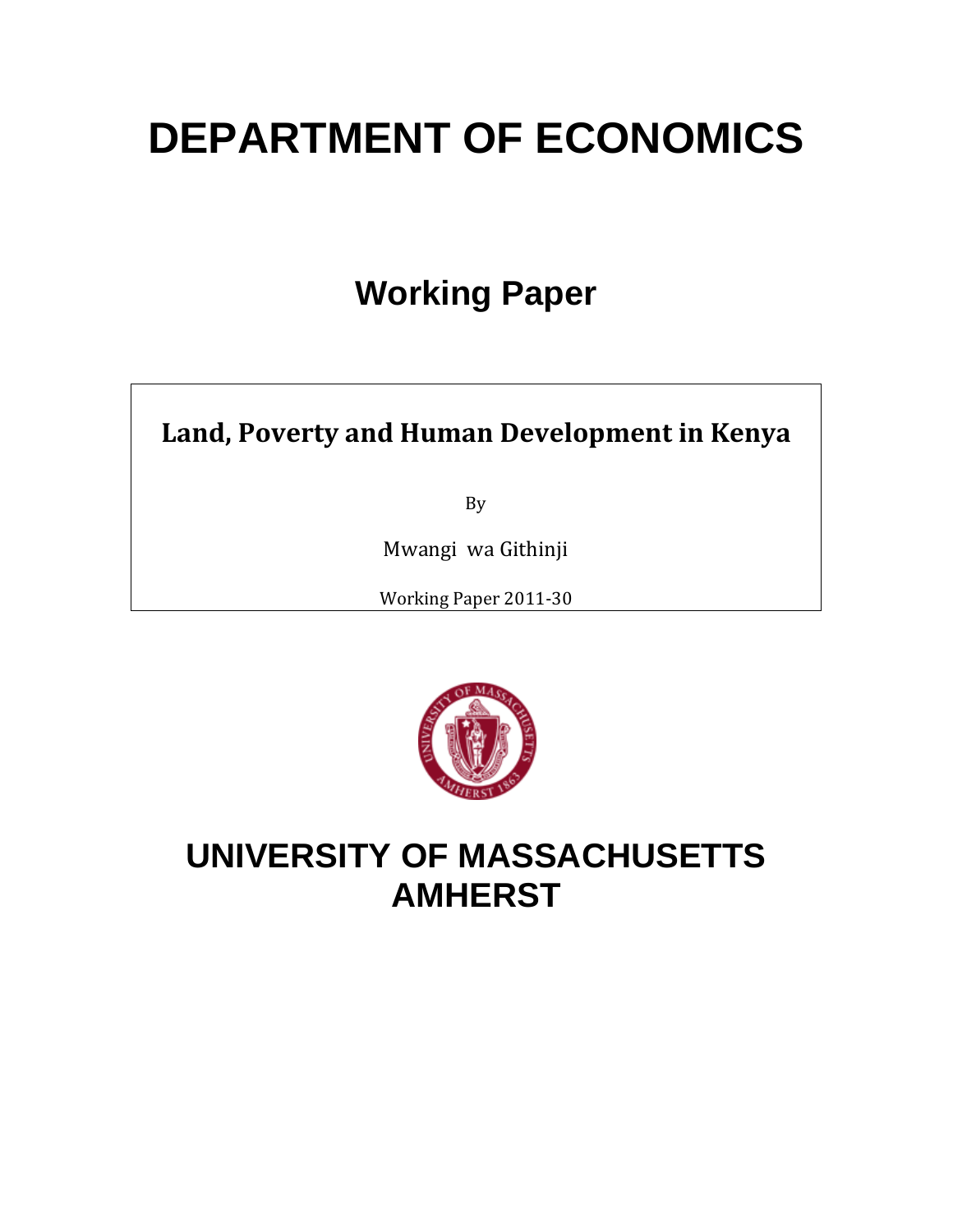# **Land, Poverty and Human Development: The determinants of the poverty status of Rural Kenyan Households.**

**Mwangi wa Gĩthĩnji**

#### **University of Massachusetts ‐ Amherst**

### **Abstract.**

The question of poverty has become central to the work of development economists in the last decade and a half. The 2000 World Development Report was entitled Attacking Poverty and the UN held a series of World Conferences in the 1990s, all of which addressed in some form or fashion the problem of poverty. Despite this and because of limited data there has been relatively little empirical work at the household level on determinants of poverty in Africa generally and Kenya specifically. In the few econometric studies that have been done for Kenya land has not been a significant determinant of poverty. This is a surprising result for a country where 80 per cent of the population depends on agriculture. Further the little that has been done has not incorporated the role of human development in the determination of poverty. Via an examination of a nationwide sample this paper will examine the role that land and social capital play in determining households poverty status in rural Kenya in addition to the standard theorized determinants.

Keywords: Poverty, Rural, Land, Kenya, Africa, Human Development

JEL Codes: O150, Q150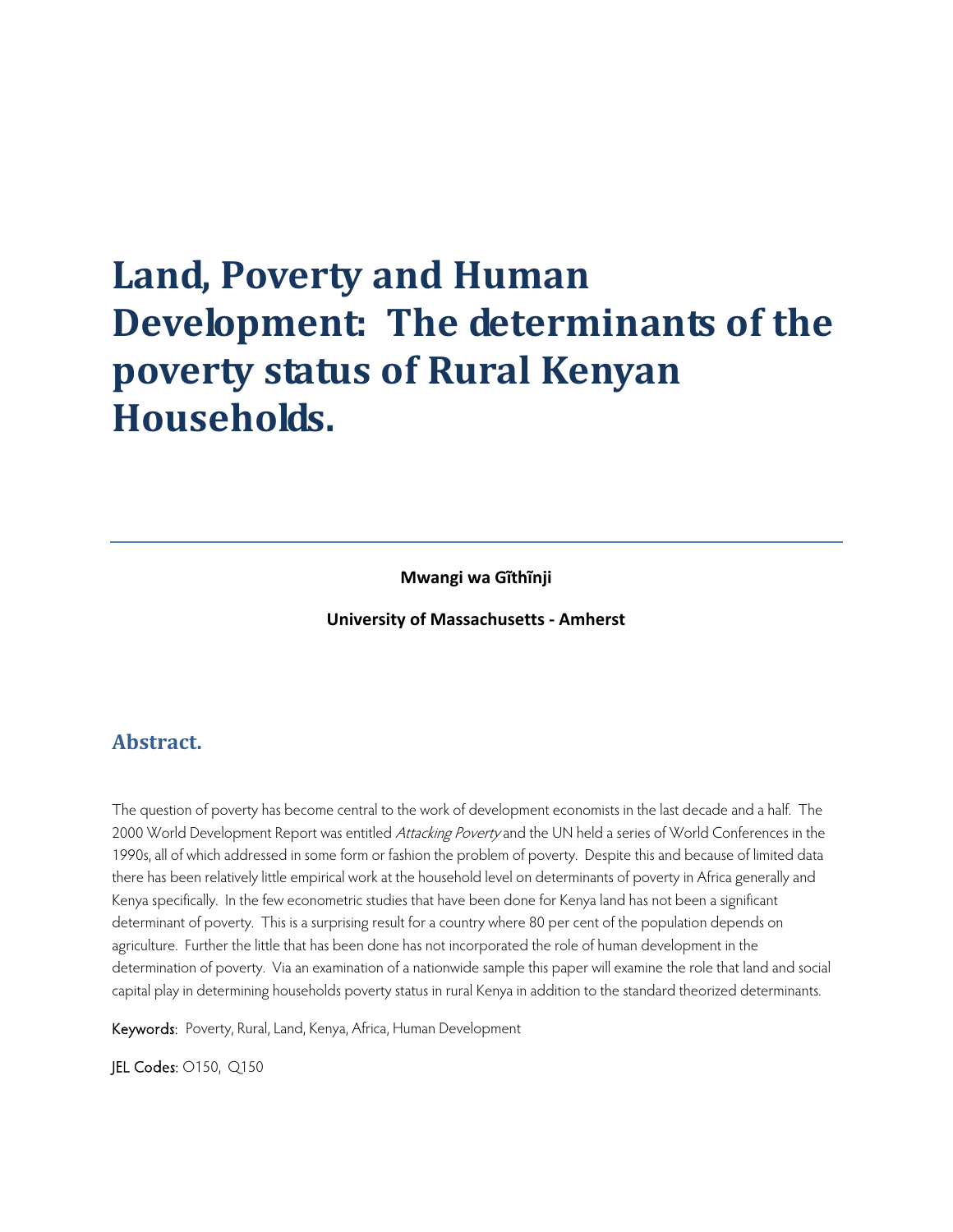#### **Introduction**

This paper is motivated by four main factors. The first is the fact that over the last fifteen years poverty has come to the centre of the development agenda. The primary priority of many governments in less industrialized countries and the international development community has become the eradication of poverty. The second is that given this preoccupation with poverty there have been relatively few analytical studies in African broadly and in Kenya specifically that examine this question. Thirdly of the analytical studies in Kenya that have been done recently, land as variable has shown up as not significant, a claim that is hard to accept given the overwhelming dependence of the population on agriculture as a livelihood. Lastly recent theoretical and empirical work in development has pointed out the importance of social capital and time allocation. There importance empirically in determining poverty in Kenya has not been explored. This paper would be an opportunity to add to these components of the literature.

#### **Past Studies**

 There have been few studies of poverty or inequality in the Kenya context or in Africa for that matter. The studies that have occurred so far (Jain 1969, IL0 1972, Anker and Knowles 1983, Bigsten 1981, Hazelwood 1981, Vandelmootle 1983, Jamal 1982, Jamal and Weeks 1983, Crawford and Thorbecke 1978, Gĩthĩnji 2000) have mostly been descriptive in nature and have not focussed on analytically determining the causes of poverty. More recently there have been a series of studies ( Geda et a/2001, Mwabu et al 2000, Oyugi 2000, and Greer and Thorbecke 1986) that have attempted to model the determinants of poverty in Kenya. Using a variety of methods these authors have come to fairly similar conclusions about the determinants of poverty. The important variables in determining household poverty according to these authors include literacy or level of education, sector of economic activity, source of water, availability of off-farm employment, household size, the province of residence, and the sex of the head of the household. Given these findings, the recommendations for policy to eradicate poverty has revolved around the importance of education particularly that of female members of the household because of the interaction between female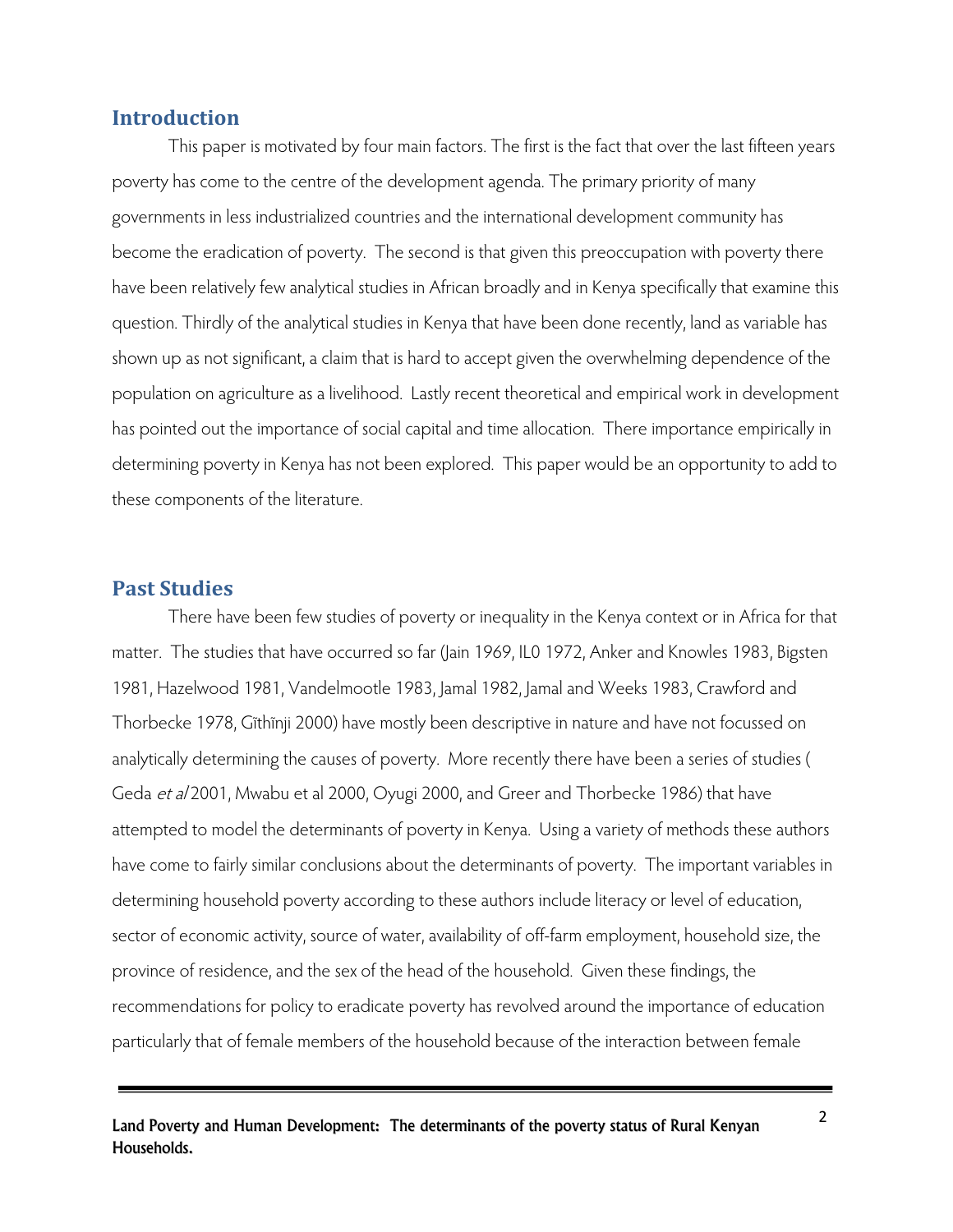education and the size of the household. These studies have not however isolated the direct effect of the education of women on poverty. What is most surprising in these findings is the fact that the size of land holding apparently plays little or no role in the poverty status of the household. This claim fits in neatly with the official Government reports of Poverty and the forthcoming National Human Development Report on Poverty, which using descriptive statistics, suggest that land is not an important determinant of poverty by comparing the total land holdings between the poor and nonpoor and showing that there is very little difference. In fact in the case of two provinces namely Nyanza and Eastern the poor hold more land than the non-poor in total terms. In a country such as Kenya where close to 80 per cent of the population is dependent on agriculture this finding to put it mildly is surprising. In the case of the Geda et al study and the National Human Development Report a qualifier is made that it is possible that land is significant if quality of the land could be taken into account.

#### **Enhancing the Basic Model**

The finding on land, plus the fact that poverty is a complex phenomena that is influenced by a number of factors beyond what has been specified in the hitherto existing models is a major impetus for this particular study.

This study is based on the 1988 Rural Labor Force Survey. The sample frame for the survey is the National Sample Survey Frame, which covers 95 per cent of the population and 46 per cent of the landmass. Not included are the sparsely populated northern districts of the country. The sample contains over 44,000 individuals, which is approximately 8000 households, and is representative at the district level. (Kenya Government 1980, 1988). After correcting for missing variables we are left with a total of 7774 households.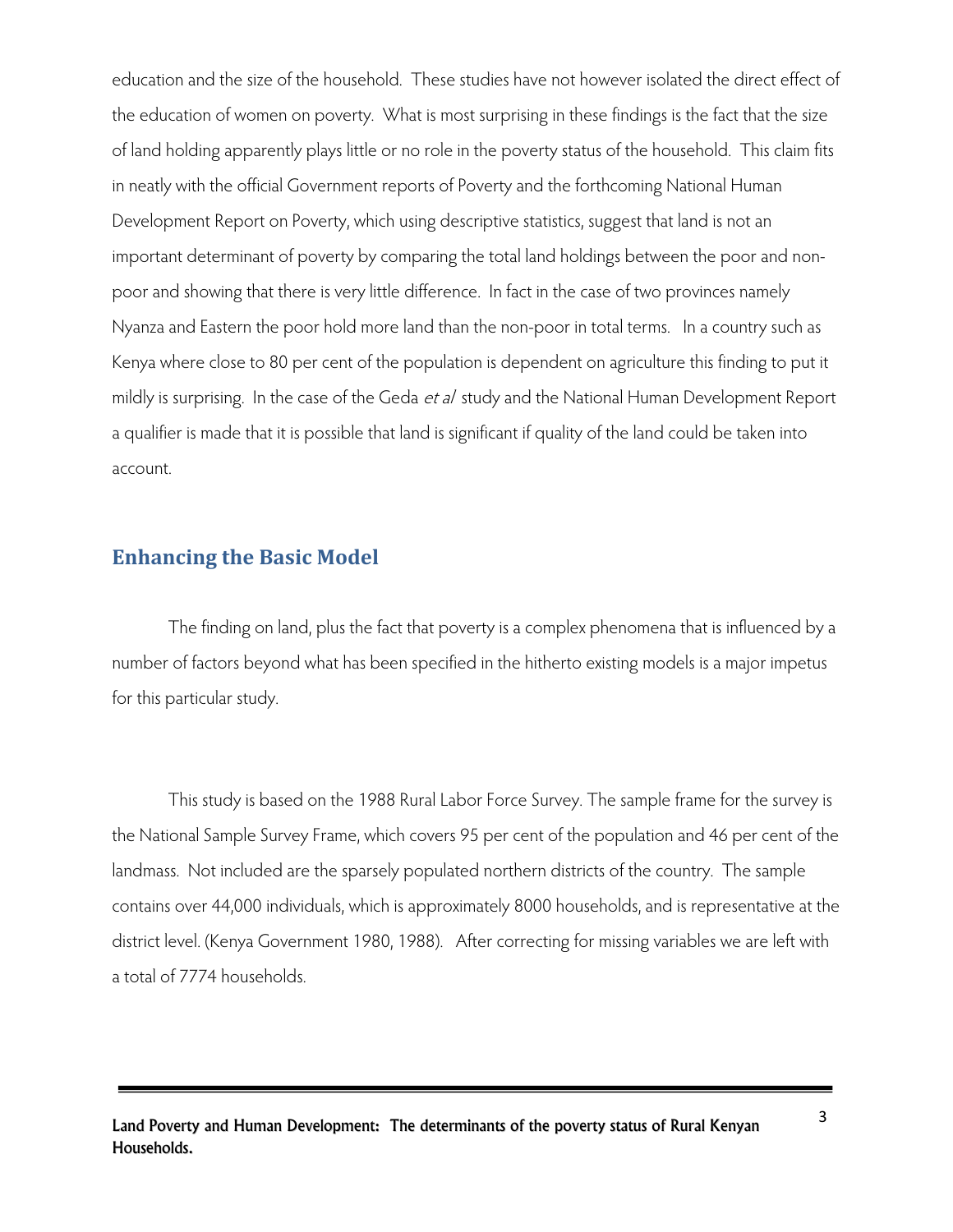The Kenyan countryside is one that is dominated by agricultural production. Close to 90 per cent of the households report agriculture as their main source of income, with the trading and service sectors being a distant second and third (Gĩthĩnji, 2000). Much of the agricultural production takes place on family farms which are categorized into three groups. The first two are subsistence and mixed farms that together make up close to 95 per cent of all farms. Subsistence farms are those where all production is produced for own consumption, while on the mixed farms output is split up approximately evenly between marketed output and output for own consumption. The third group is composed of cash crop farms. While relatively few in number these farms account for most of the employment of agricultural wage labor and marketed output. These farms tend to produce mostly non-food cash crops such as coffee, tea, pyrethrum and more recently cut flowers. Beyond the agricultural farm sector there is a cooperative sector that engages in basic processing and marketing of agricultural products. Small scale, often individual artisanal production, repair shops and trading stores make up the balance of production in the private sector, with government services providing much of the remaining employment.

Kenya is a country that despite having received favorable press initially, as a development model, that has been racked by glaring inequalities and poverty. This poverty has remained overwhelming by rural, although in very recent years urban poverty has been growing as fast as rural poverty if not faster. In the table below we present the series of FGT measures for rural Kenya in 1988 based on the Rural Labor Force Survey. The poverty line used is Kshs 2337 or US(\$) 127 per capita based on the prevailing exchange rate in 1988. This poverty line is based on the official Government poverty line of 1992, which has been deflated by the rate of inflation between 1992 and 1988. By our measure on average 60 per cent of rural Kenya is poor this coincides with the estimates by Geda et alfor 1992.

Land Poverty and Human Development: The determinants of the poverty status of Rural Kenyan Households.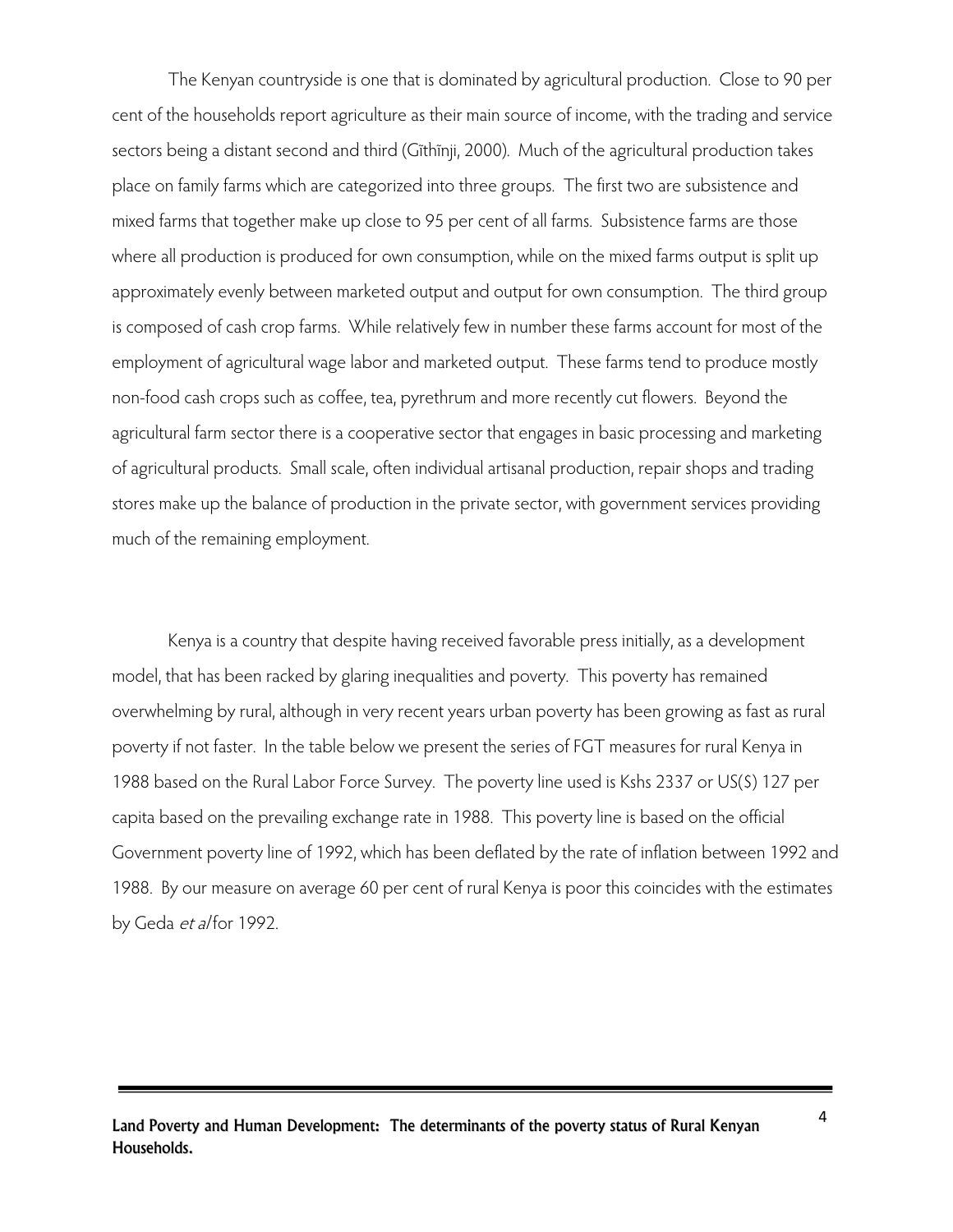|                              | % of Total<br><b>Population</b> | <b>Head</b><br><b>Count</b> | <b>Poverty Gap</b> | <b>Foster-Greer Thorbecke</b> |
|------------------------------|---------------------------------|-----------------------------|--------------------|-------------------------------|
| Kenya                        | 100.00                          | 60.64                       | 0.57               | 0.40                          |
| <b>Central</b>               | 17.75                           | 55.34                       | 0.55               | 0.37                          |
| <b>Coast</b>                 | 5.89                            | 62.33                       | 0.55               | 0.38                          |
| <b>Eastern</b>               | 13.94                           | 66.33                       | 0.61               | 0.43                          |
| <b>Nyanza</b>                | 20.24                           | 61.82                       | 0.55               | 0.38                          |
| <b>Rift</b><br><b>Valley</b> | 23.80                           | 59.24                       | 0.56               | 0.38                          |
| Western                      | 18.38                           | 59.86                       | 0.62               | 0.46                          |

#### **Poverty Measures by Province and Nation for Rural Kenya**

In terms of percentage of poor individuals Eastern Province has the largest proportion of its population classified as poor followed by the Coast. This is not surprising given the relatively poor agricultural conditions that prevail in these two provinces. Most of Eastern province with the exception of a few highland areas is considered arid to semi arid. Rain fed agriculture is thus a marginal livelihood. While the coast has a thin fertile coastal strip with a number of important tourist centres, vast semi arid areas dominate the rural part of the province.

Along with the third poorest province Nyanza, and the non-enumerated Northeastern Province, these provinces are also victims of government neglect in infrastructure and support for agricultural activities. For a variety of reasons these areas have been neglected by the colonial administration and the two post colonial Kenya regimes. Both the colonial administration and the successive Kenyan governments focussed resources in areas they considered to have high agricultural potential (see figure below). This set of a vicious cycle where the most fertile areas received more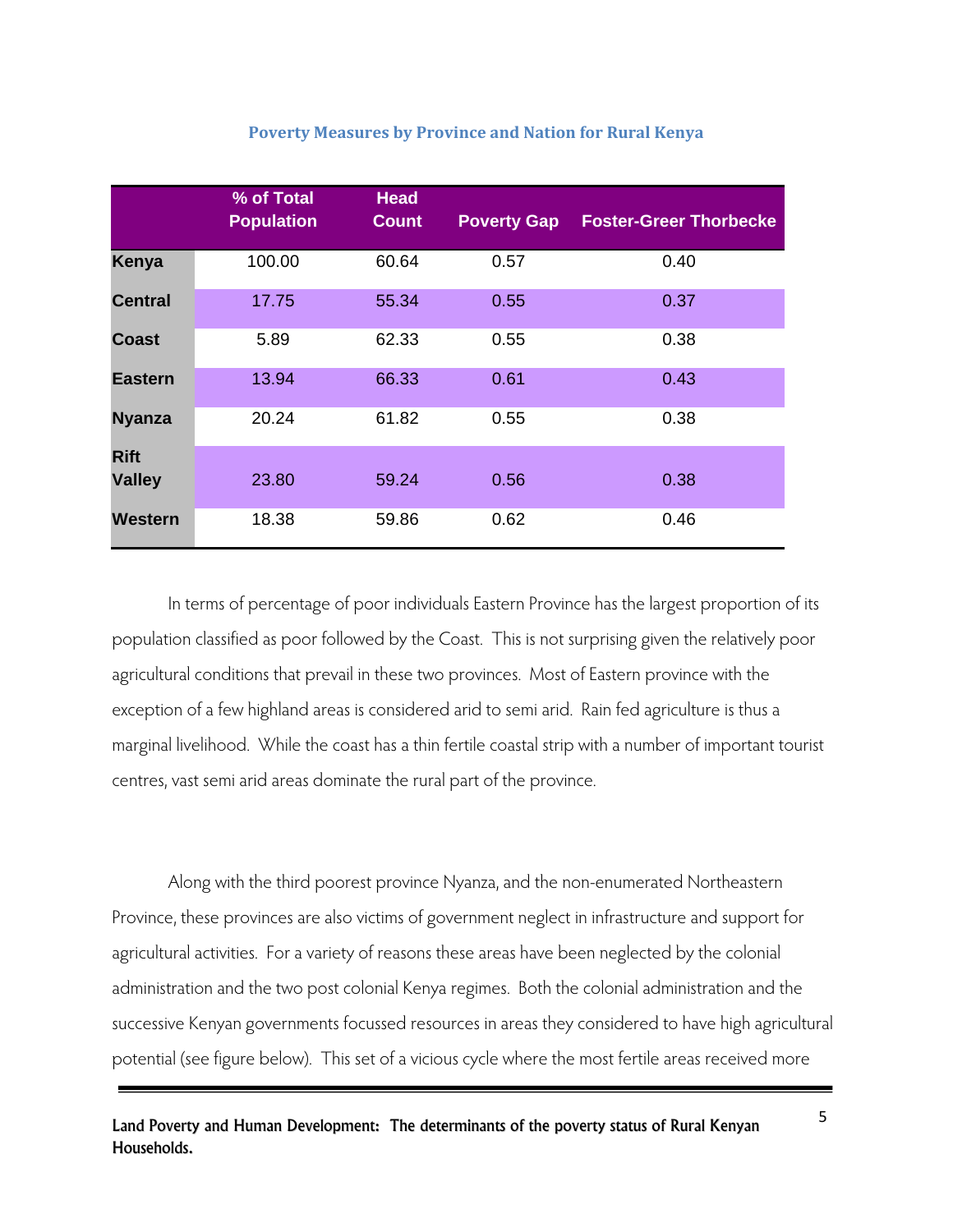government support and thus became even more successful and were thus able to influence the government for further support.



#### **Province Head Count Ratio by High Yielding Land per Capita in Rural Kenya**

In the case of Nyanza and North Eastern provinces there have also been overtly political reasons for their poverty. In the case of the Nyanza, the area has been marginalised politically since the radical position taken the Kenya Peoples Union which was led by politicians from the area in the 1960s. More recently this province has been the hardest hit by the HIV/AIDS pandemic and by more recent estimates is now the second poorest province. North Eastern province on the other hand has never been truly integrated into Kenya, partially due to its remoteness and barren landscape but also partially due to the inability of Kenyan politicians to accept the Somali population that dominates this area as Kenyan. What is surprising is that despite the differences in the share of government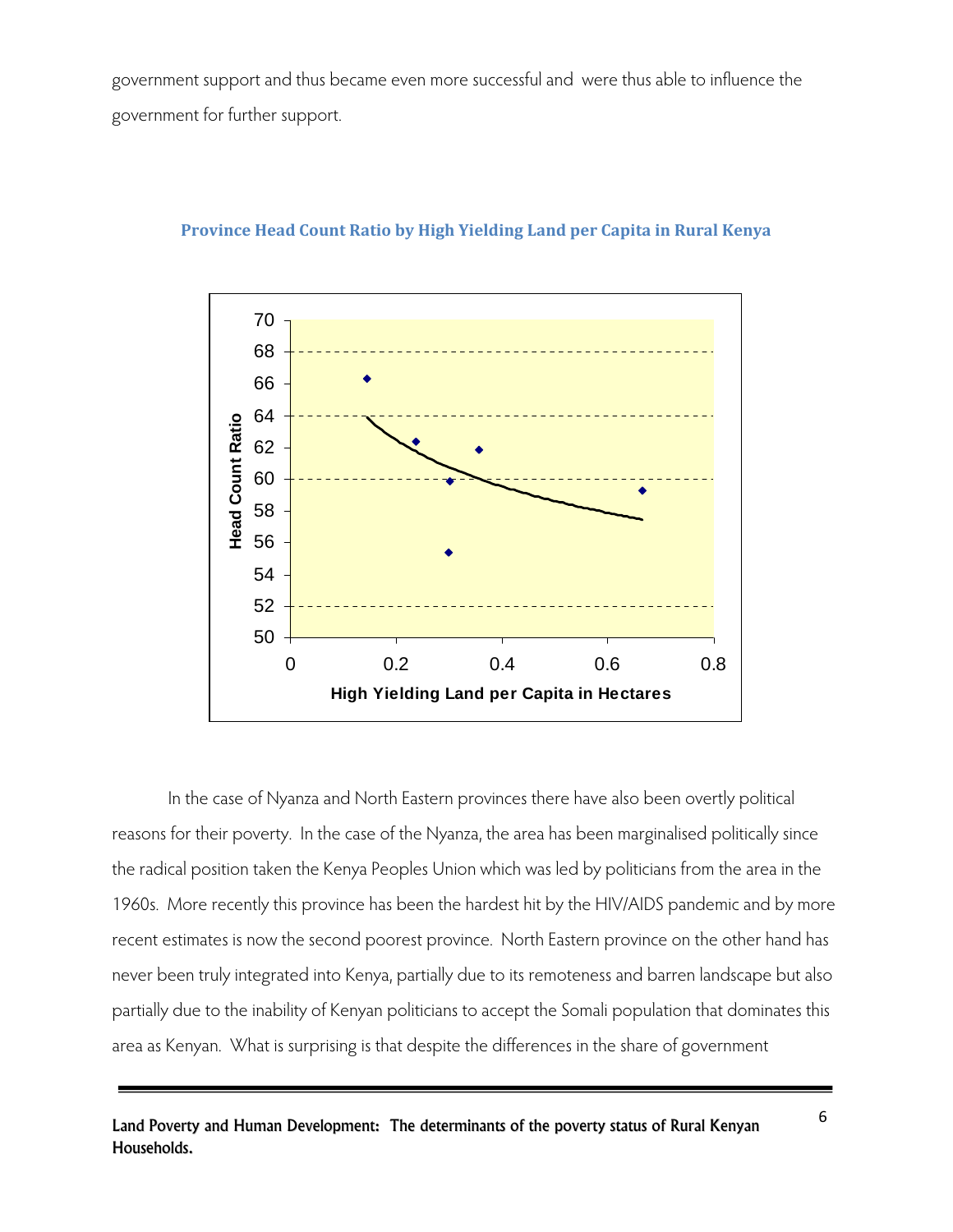resources going to these areas. The difference in amount of poverty between provinces is relatively small and in many cases may not be statistically significant. The remaining three provinces have a majority of the country's high potential land. Central and Rift Valley Provinces have also benefited from the "beneficence" of the two first presidents of the republic who have hailed from these areas.

 While Eastern province performs the poorest by all measures, the position of Coast and Nyanza change with regards to the Poverty gap and the FGT2 index. In terms of the poverty gap i.e. the average distance of individuals from the poverty line, Coast and Nyanza perform as well as Central the best performing province and do not do much worse in terms of the FGT2 index, which measures the severity of poverty. The different endowments, political economy and different kinds of poverty in the provinces suggest some difference in the mechanisms that generate poverty. This is a question we shall revisit later in this essay.

 In order to capture the complex nature of poverty our Logit model is comprised of a substantial increase in number of independent variables in comparison to the previous studies. Geda et al (2001), which is the latest study for example restricts its variables to Human capital variables for head of household, employment sector of head of household, size of holding, Area and province of residence, livestock holdings, household size, and marital status.

 These variable we would argue are a bare minimum in terms of understanding poverty. Poverty is not related only to the skills of the head of household, but also to the skills of other members of the household, especially the spouse, the opportunities available to them, the support via formal or informal networks, and both the quantity and the quality of their capital particularly land in the case of rural Kenya. Our model is composed of seven groups of variables, namely general household variables, head of household human capital variables, type of household, spouse's human

Land Poverty and Human Development: The determinants of the poverty status of Rural Kenyan Households.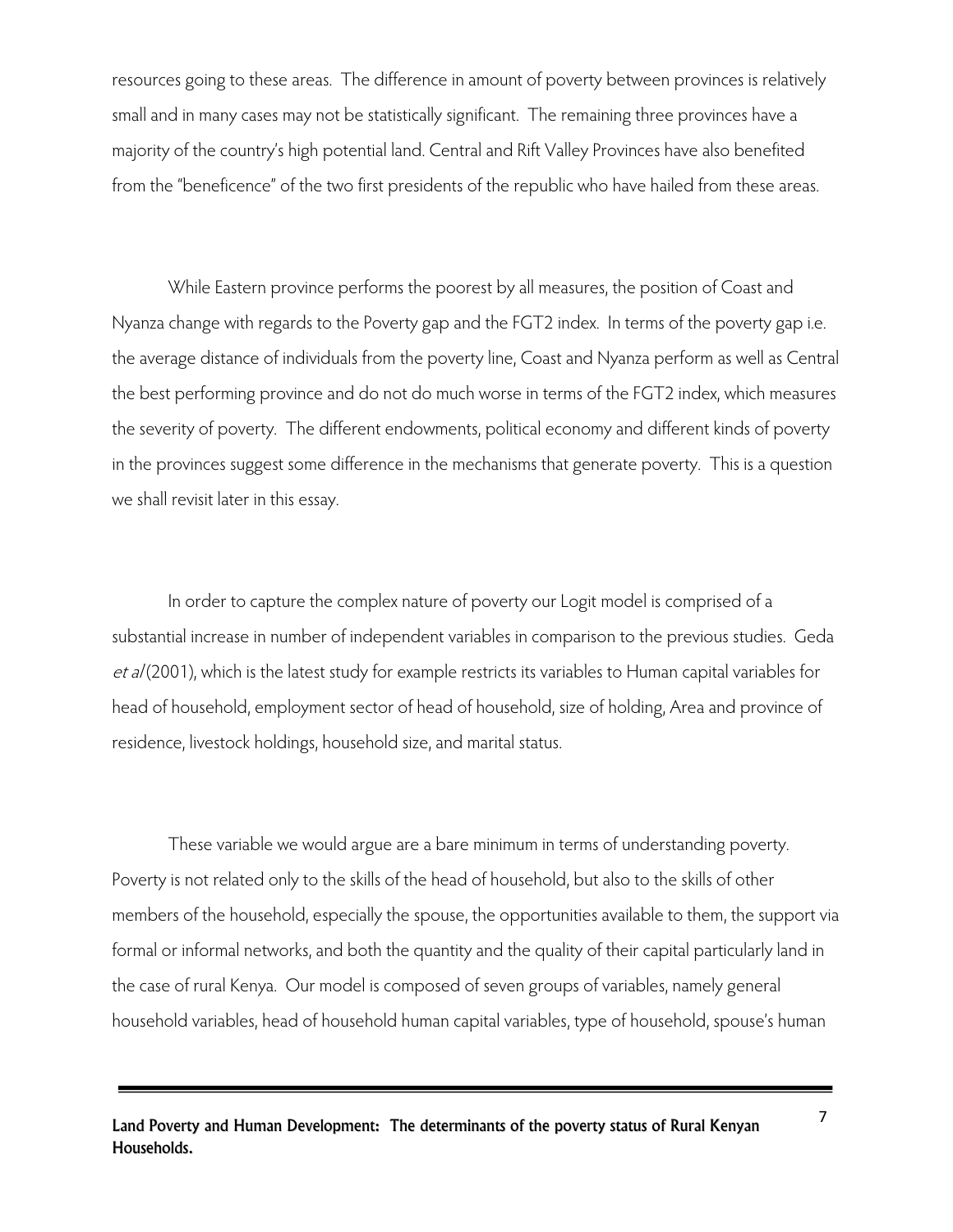capital variables, social capital variables, infrastructural variables, Land quality variables and area of residence variables (See Table of variables in Appendix).

Our major innovations compared to previous models are as follows: For land we use both the size and land per capita, as both of these have an effect on the income earned. Land size captures possible returns to scale regardless of per capita endowment. We also correct for land quality using two variables. Based on rainfall land in Kenya is divided into three categories; High, Medium, and low potential. We include two new variables calculated at the district level. The first is GLPC- good land per capita, which is a measure of the endowment of high potential land in a district in per capita terms. Because this is not a measure of actual households land, we also need to correct for the potential of a household having access to high potential land. We do this via GLTL- Good land as a ratio of total land in the district of residence. Other differences in terms of the household are three dummy variables: CASH, MIXED and SUBSISTENCE, which represent the kind of farming that the household participates. Cash Crop households are a small proportion of total farms representing approximately 2% of all rural households. These are households that use their farms almost exclusively for the production of cash crops such as tea, coffee, pyrethrum, etc. Mixed farming households are those that use their land in almost equal proportions for cash crop farming and farming for own consumption. This group makes up approximately 43 per cent of the rural households. The largest group being the subsistence group that represent approximately 49 per cent of rural household. The remaining households are not classified or classified as landless.

 As a measure of the proportion of the household that is productive we have also included the child to adult ratio. In studies elsewhere, this variable has been shown to be an important indicator of the probability of a household being poor. Where the child to adult ratio is high you expect poverty to be more likely as in most instances children are net consumers and also make it more difficult for the adults to engage in productive activities.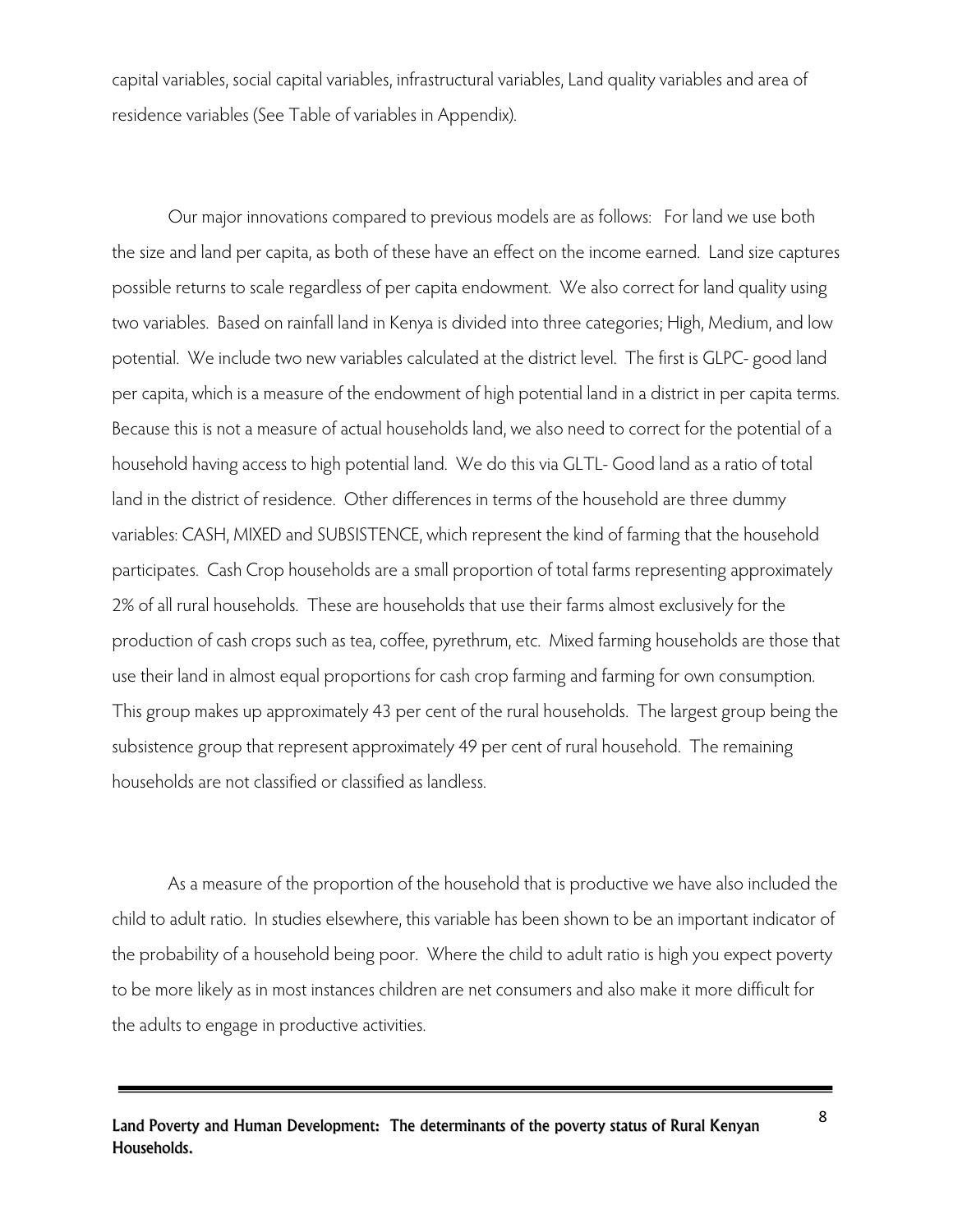In the group of variables for type of household we have also included a category of separated in addition to the standard married. We expect that households in this status would be more likely to be poor as on separation they loose the returns to scale that come with marriage and their marriage specific capital is no longer productive.

 Unlike previous studies of poverty in Kenya, we have included all the human capital variables for the spouse in addition to those of the head of household.

 Our final innovation is the inclusion of a set of variables to capture social capital. Increasingly the development literature is recognizing once again that social networks and institutions are important components of an individual's opportunities. In rural Kenya this is particularly so because of the important role that communities have played in providing safety nets (for example cattle loaning among the pastoralists) and more recently in constructing physical infrastructure such as schools or water supplies through the Harambee Self Help movement. We hypothesize that both a household connectedness to the local social capital and the availability of social capital would be important in determining the poverty status of a household.

In our model we use six measures. Four are district averages and proxies for the availability of social capital while the remaining two are household measures that attempt to measure the household's connectedness to the existing networks. The first of the district averages is MIGAVG, which measures the percentage of residents who are recent migrants. On average our 34 districts have an average of 18 per cent of the residents being migrants, with a range between 7 to 45 per cent. We expect that communities with a higher proportion of recent migrants should be more fractured and therefore have less social capital. The second of the averages is the literacy rate for all

Land Poverty and Human Development: The determinants of the poverty status of Rural Kenyan Households.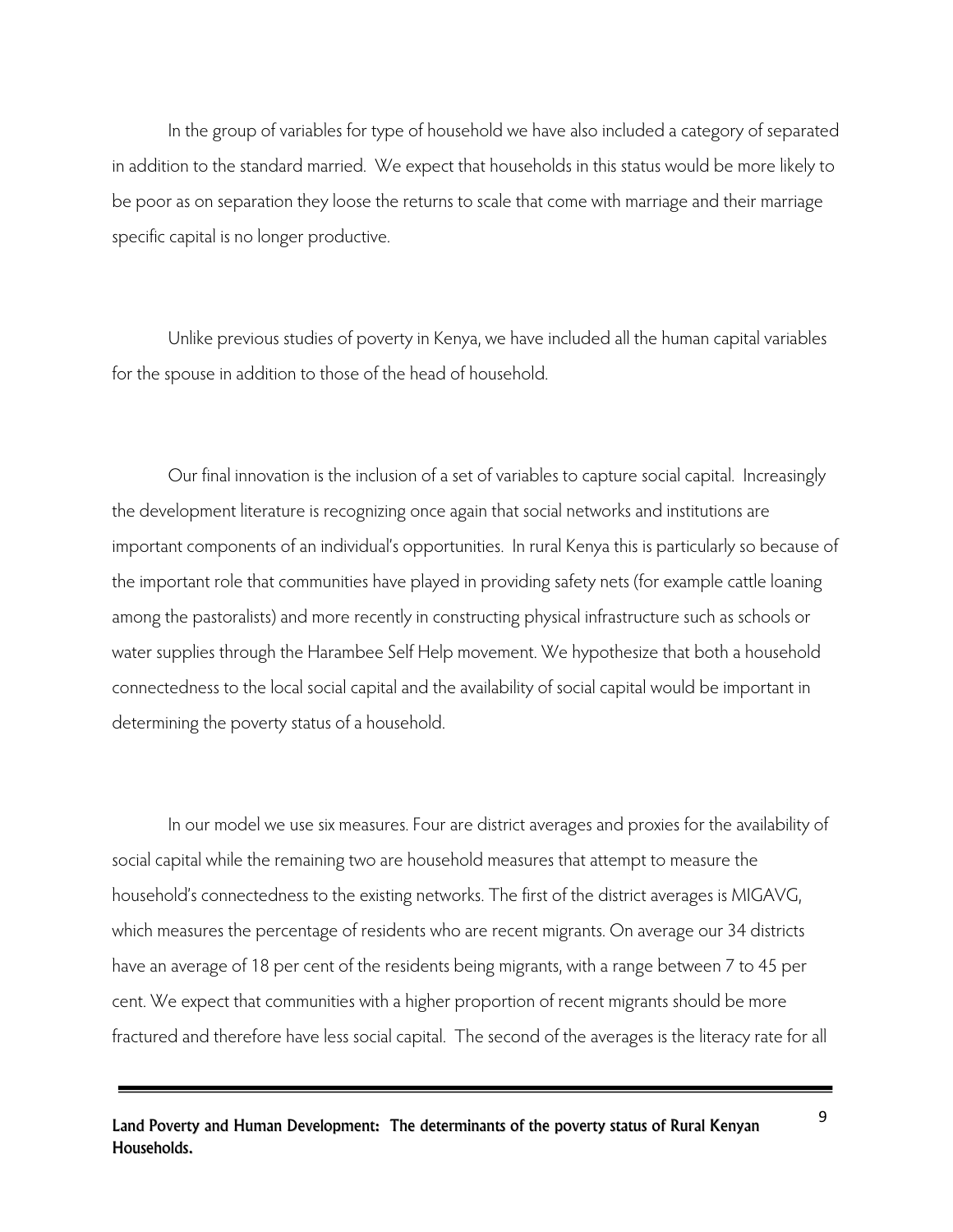individuals over fifteen years of age (LITAVG). We expect that social capital is an increasing function of the human capital of the population. Our average literacy rate for districts is 52 per cent and the range runs from 28 to 68 per cent. Our third district average (AVSOCIAL) that is a proxy for social capital, is average time in hours per week spent by each household on communal activities. This is a measure of time spent on building social capital and we expect social capital to be positively related to this variable. The amount of time varies in our sample from next to zero hours to approximately six hours per household per week. The average time for each household is approximately 1.8 hours per week. The last variable of the four variables is RELAVG which measures the number of households that have individuals who are non nuclear family members living in the household. This is a proxy for how willing households in a community are, to support individuals beyond their immediate family. We expect where this is higher that networks that extend beyond the immediate nuclear family will be stronger. On average across districts 10 per cent of the households have a non nuclear family member in the household, with the range running from 4.13 per cent to twenty seven per cent.

 To measure each households connectedness to the social capital we use two variables. TIMEHERE is a measure of how long the head of household has lived in the district and should be positively related to social capital, and SOCIAL, which is a measure of the time that the household spends on social activities. We expect that increases in social capital or connectedness to it should lead to decreased probabilities of a household being poor. Our last innovative measure combines infrastructure and the natural endowments of a district. We use the average time spent in a district to collect water (AVWATER) as a proxy for the above two conditions. We also use the individual time that a household takes to collect water as a proxy for the household's access to infrastructure or natural endowments.

Land Poverty and Human Development: The determinants of the poverty status of Rural Kenyan Households.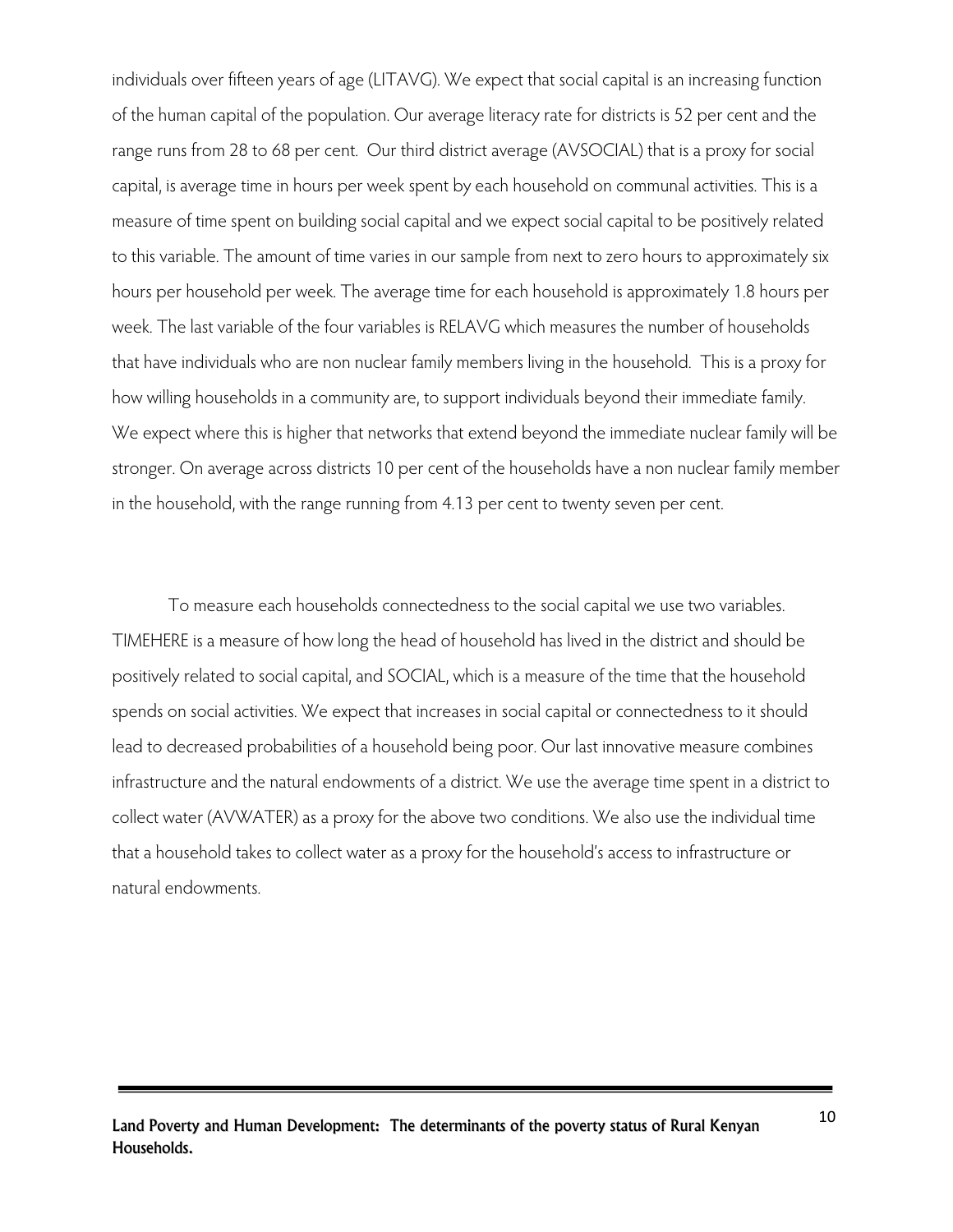| <b>Variable Class</b>    |                | <b>Parameter</b> | <b>Estimate</b> | <b>Standard</b> | <b>Chi-Square</b> | Pr > ChiSq | <b>Marginal</b> |
|--------------------------|----------------|------------------|-----------------|-----------------|-------------------|------------|-----------------|
|                          |                |                  |                 | Error           |                   |            | <b>Effects</b>  |
|                          |                | <b>Intercept</b> | 1.924           | 0.621           | 9.599             | 0.002      |                 |
| Household                | x1             | Size_hol         | 0.003           | 0.003           | 1.778             | 0.182      | 0.0008          |
|                          | x3             |                  | $-0.394$        | 0.195           | 4.093             | 0.043      | $-0.0923$       |
|                          |                | Cash             |                 |                 |                   |            |                 |
|                          | x4             | <b>Mixed</b>     | $-0.400$        | 0.057           | 49.711            | $-.0001$   | $-0.0938$       |
|                          | x <sub>5</sub> | <b>Winratio</b>  | $-0.548$        | 0.070           | 61.680            | $-.0001$   | $-0.1286$       |
|                          | x6             | Tot h ho         | 0.065           | 0.011           | 32.573            | <.0001     | 0.0153          |
|                          | x7             | <b>Caratio</b>   | 0.455           | 0.035           | 169.579           | $-.0001$   | 0.1067          |
|                          | x71            | Landpc           | $-0.052$        | 0.015           | 12.265            | 0.001      | $-0.0122$       |
| <b>Head of Household</b> | х8             | Ageh             | $-0.061$        | 0.013           | 21.279            | $-.0001$   | $-0.0143$       |
|                          | x9             | Ageh2            | 0.001           | 0.000           | 18.232            | $-.0001$   | 0.0001          |
|                          | x11            | Lith             | $-0.312$        | 0.086           | 13.085            | 0.000      | $-0.0731$       |
|                          | x12            | Cpe              | $-0.042$        | 0.098           | 0.184             | 0.668      | $-0.0098$       |
|                          | x13            | Jse              | $-0.437$        | 0.196           | 4.975             | 0.026      | $-0.1026$       |
|                          | x14            | <b>Olevel</b>    | $-0.762$        | 0.158           | 23.423            | $-.0001$   | $-0.1788$       |
|                          | x15            | Tert_ed          | $-0.633$        | 0.186           | 11.653            | 0.001      | $-0.1485$       |
| <b>Type of Household</b> | x10            |                  | 0.460           | 0.097           | 22.333            | <.0001     | 0.1079          |
|                          |                | Femhead          |                 |                 |                   |            |                 |
|                          | x19            | Married          | 0.159           | 0.167           | 0.908             | 0.341      | 0.0372          |
|                          | x20            | <b>Seperate</b>  | 0.344           | 0.175           | 3.839             | 0.050      | 0.0806          |
|                          | x21            | Agric            | 0.962           | 0.068           | 199.110           | <.0001     | 0.2255          |
| <b>Spouse</b>            | x22            | <b>Ages</b>      | 0.029           | 0.006           | 21.316            | $-.0001$   | 0.0068          |
|                          | x23            | Ages2            | 0.000           | 0.000           | 14.473            | 0.000      | $-0.0001$       |
|                          | x24            | Lits             | $-0.274$        | 0.100           | 7.466             | 0.006      | $-0.0642$       |
|                          | x25            | Cpe s            | $-0.223$        | 0.121           | 3.397             | 0.065      | $-0.0522$       |
|                          | x26            | Jse s            | $-0.939$        | 0.302           | 9.678             | 0.002      | $-0.2202$       |
|                          | x27            | Olevel s         | $-1.191$        | 0.282           | 17.908            | $-.0001$   | $-0.2794$       |
|                          | x28            | Tert ed s        | $-0.683$        | 0.429           | 2.527             | 0.112      | $-0.1601$       |
| <b>Social Capital</b>    | x31            |                  | $-0.008$        | 0.004           | 3.659             | 0.056      | $-0.0019$       |
|                          |                | <b>Migava</b>    |                 |                 |                   |            |                 |
|                          | x32            | Litavg           | $-0.012$        | 0.006           | 3.717             | 0.054      | -0.0029         |
|                          | x33            | Relavg           | 0.002           | 0.009           | 0.035             | 0.852      | 0.0004          |
|                          | x34            | <b>Avsocial</b>  | 0.060           | 0.036           | 2.745             | 0.098      | 0.0141          |
|                          | x35            | Social           | $-0.001$        | 0.002           | 0.530             | 0.467      | $-0.0003$       |
|                          | x36            | Timehere         | 0.002           | 0.002           | 0.901             | 0.343      | 0.0004          |
| <b>Infrastructure</b>    | x39            | Water            | $-0.001$        | 0.002           | 0.093             | 0.761      | $-0.0001$       |
| <b>Infrastructure</b>    | x40            | <b>Avgwater</b>  | $-0.196$        | 0.069           | 8.084             | 0.005      | $-0.0460$       |
| <b>Province</b>          | x72            | <b>Central</b>   | $-0.354$        | 0.159           | 4.961             | 0.026      | $-0.0830$       |
|                          | x73            | Coast            | $-0.217$        | 0.163           | 1.775             | 0.183      | $-0.0509$       |
|                          | x74            | Western          | $-0.225$        | 0.164           | 1.888             | 0.170      | $-0.0527$       |
|                          | x75            | Nyanza           | $-0.194$        | 0.159           | 1.484             | 0.223      | $-0.0454$       |
|                          | x76            | <b>Rift</b>      | 0.280           | 0.142           | 3.872             | 0.049      | 0.0657          |
| <b>Land Quality</b>      | x78            | Glpc             | $-1.064$        | 0.117           | 82.915            | -.0001     | $-0.2496$       |
|                          | x79            | <b>GItl</b>      | 0.306           | 0.161           | 3.621             | 0.057      | 0.0717          |
| Key                      |                |                  |                 |                 |                   |            |                 |

#### **Results**

*Key* 

**Red – Significant at 1%**<br> **Blue – Significant at 5% <br>
<b>Green – Significant at 10%** 

#### *Pseudo*  $R^2 = 0.20$

Blue – Significant at 5% Ratio of Predicted to Actual 76%<br>
Green – Significant at 10% Ratio of Diservations =7774 **Number of Observations =7774**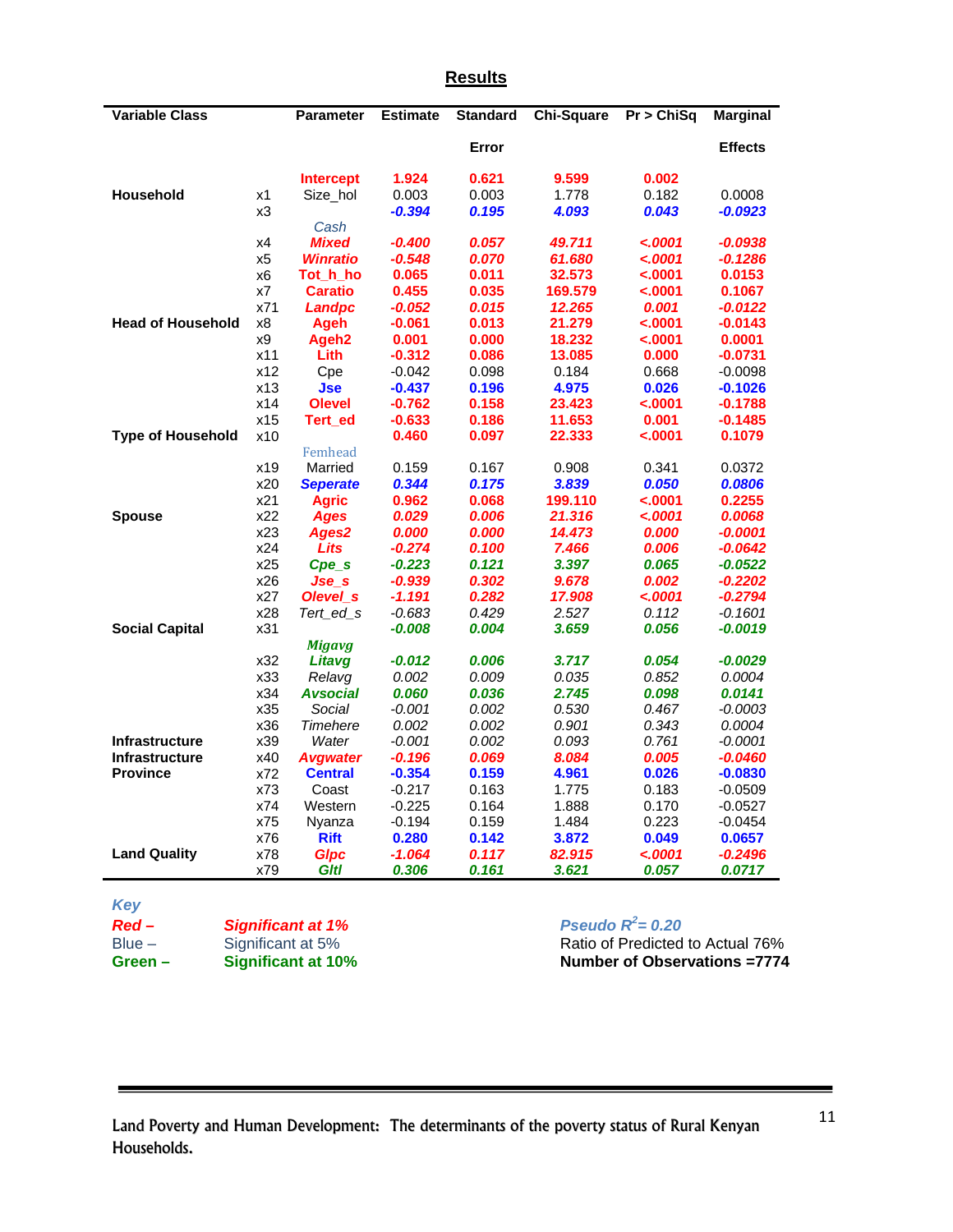### **Results**

Our model performs well with most of the independent variables showing up as significant. Of those variables that are significant, the most important are the education level, especially for the spouse. Working in the agricultural sector and the general quality of land in the district show up as significant. Only two of the provinces show up as significant with the probability of being poor being poor reduced by 8 per cent if you live in Central Province and increased by 6.5 per cent if you live in Rift Valley Province compared to Eastern province which has been omitted. This suggests that what has been captured in other models as regionally specific characteristics are more adequately captured in our model by the district level variables. In addition, access to markets as measured by form of farming, i.e. mixed or cash crop or by wage to income ratio also reduce the probability of being poor by about 9 per cent and 12 per cent respectively. Living in a female-headed household also increases the probability of being poor by about 10 per cent. While the total number of people in the household is significant, as important is the child to adult ratio.

While some of our social capital ratios show up as significant, they seem to have little impact. The direction of the effect for MIGAVG and AVSOCIAL is also surprising. We had expected that an increase in social time would reduce poverty whereas our results indicate the opposite. A probable explanation is that in poor communities people are spending more time in community projects, or that the opportunity cost of the time is lower, hence, more time is spent on social networks. A real measure of the density of social networks would be a better variable. MIGAVG tends to decrease the probability of poverty as opposed to our prediction, which suggested an increase in poverty. While it is reasonable to expect that communities with a large percentage of new migrants may have a lower degree of social capital<sup>1</sup> it is also true that people migrate to areas where there are more

 $1$  The exception being when new migrants may come from a single community and effectively transfer social networks. It may also be the case that the amount of migrants is high in areas where you have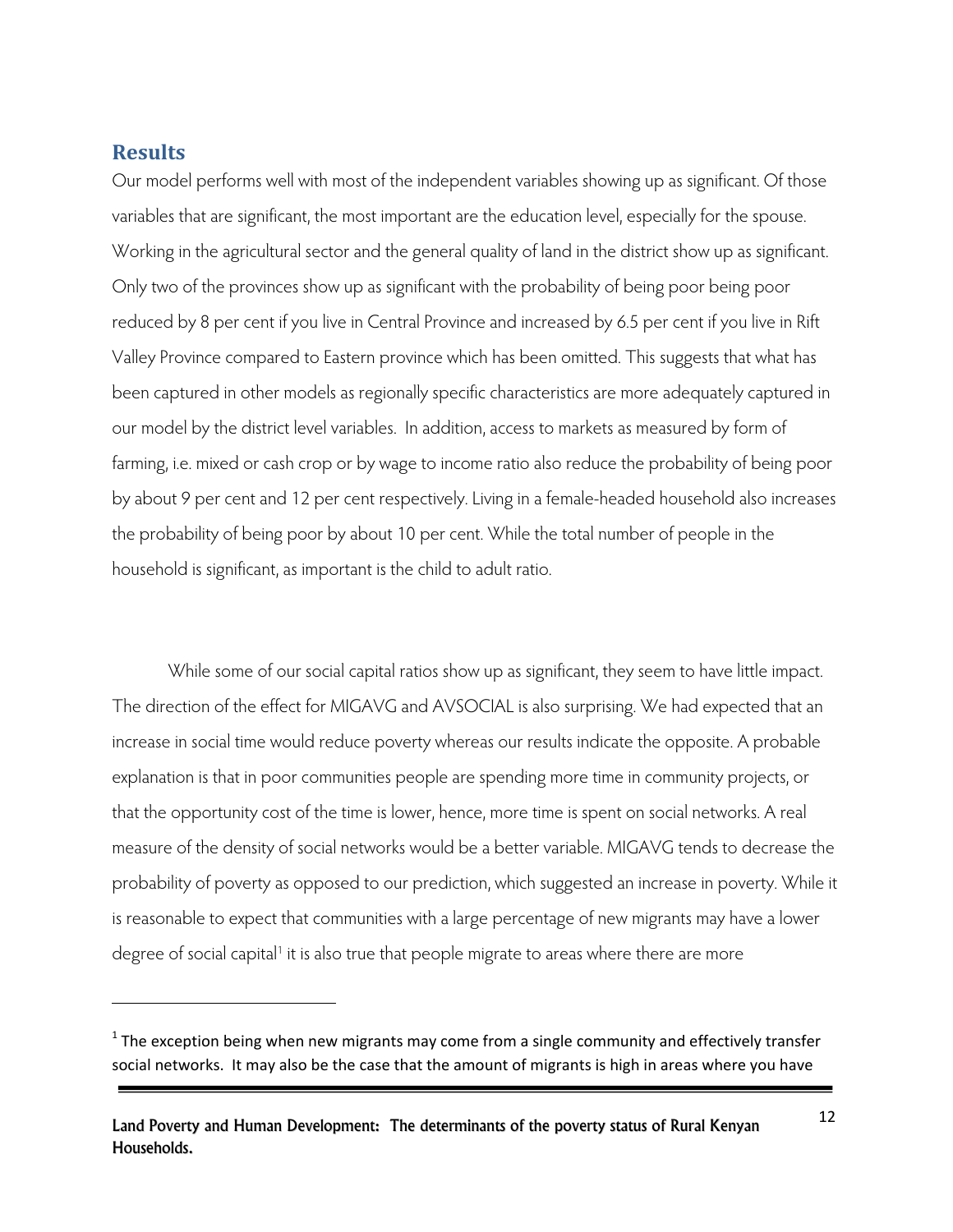opportunities. This latter effect seems to outweigh the former. The average literacy level has a weak negative effect on poverty.

## **Policy Implications**

From our results we cannot make definitive statements about the comparative importance of different policies, as that would require a Benefit Cost analysis of the actual policies. We can however point out what policies would have some impact on reducing poverty.

The five main areas of policy would be, Education, Gender equality, land reform, access to water, and access to markets.

Education: Not only does an increase in education lower the probability of being poor directly, but it is now well established that increases in education particularly of women reduces household size, and children to adult ratios. What is more interesting from our perspective is that the probabilities of a household being poor are decreased by a bigger margin by increases in female education (see table below) at all levels except basic literacy- which is defined as 1-4 years of education in our study. It follows in this case that there should be an increased impetus in supporting the education of women. An interesting aspect of findings is that primary education over 4 years for men has no impact on the probability of being poor.

government or Shirikisho (cooperative) settlement schemes. These schemes which are formally organised may have the advantage of formally created institutions which leads to a higher quantity of social capital in comparison to older settled areas.

<u> Andrewski politika (za obrazu pod predsjednika u predsjednika u predsjednika u predsjednika (za obrazu pod p</u>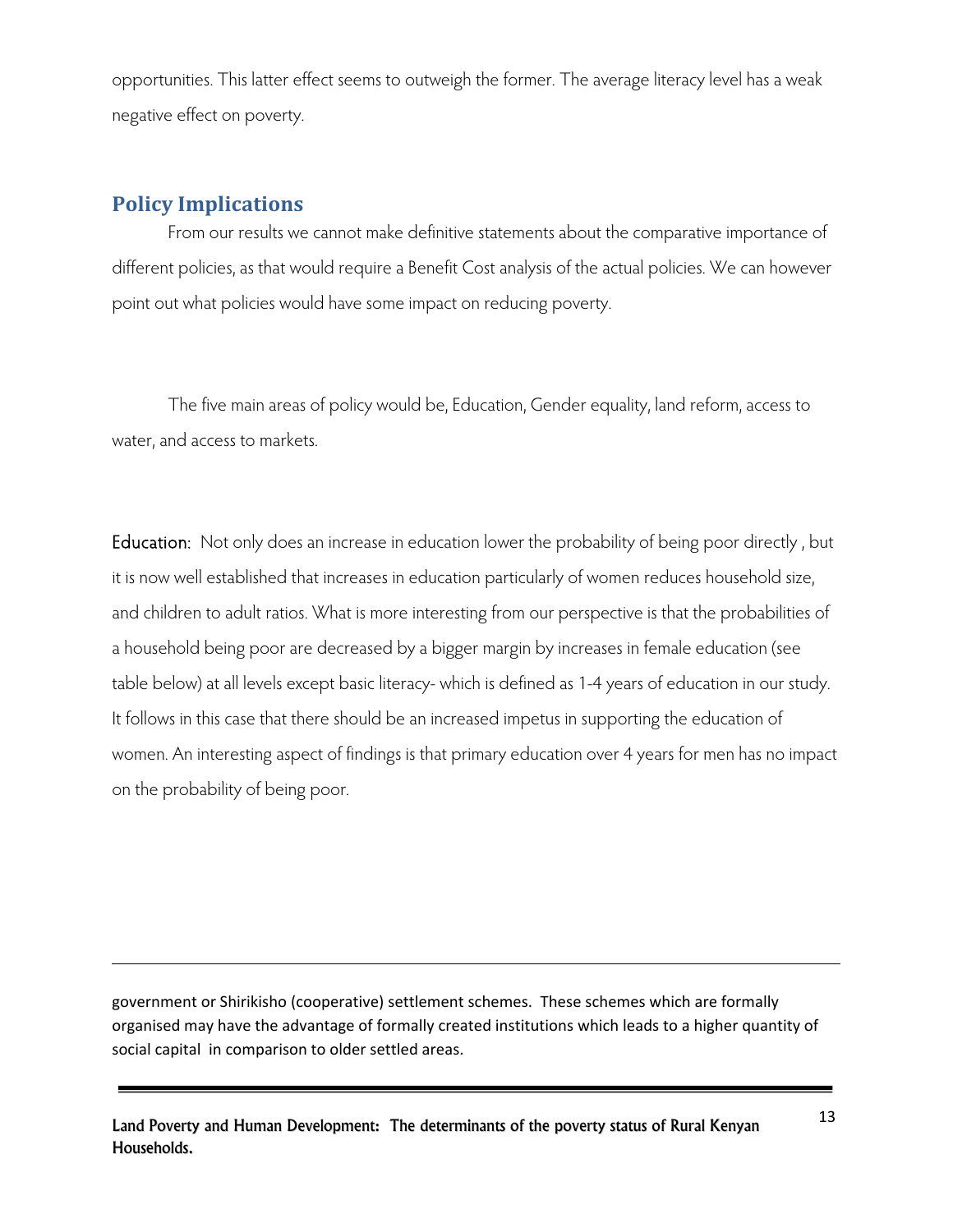#### **Comparison of Marginal Effects of Women's and Men's Education in Rural Kenya**

|                    | <b>Head Of</b><br>Household | <b>Spouse</b> | Ratio |
|--------------------|-----------------------------|---------------|-------|
| Literacy           | $-0.0731$                   | $-0.0642$     | 0.89  |
| <b>CPE</b>         | $-0.0098$                   | $-0.0522$     | 5.30  |
| <b>JSE</b>         | $-0.1026$                   | $-0.2202$     | 2.15  |
| $\Omega$<br>Levels | $-0.1788$                   | $-0.2794$     | 1.56  |
| Tert ed            | $-0.1485$                   | $-0.1601$     | 1.08  |

#### Head of Household parameter for CPE not significant. Parameter for Spouse not significant

Access to markets: Where wages are higher proportion of income the probability of being poor is decreased. From this it follows that the provision of wage employment in areas with poverty would have an effect on poverty. Other studies in different parts of Africa have shown that wages are often used to improve physical capital or education thus improving a household's opportunities. Wage earnings also tend to diversify the earnings of agricultural households making them less susceptible to the capriciousness of nature. In addition to access to wage employment giving subsistence farmers an opportunity to become mixed or cash crop farmers also increases the probability of being non-poor.

Land reform: From our results while land holdings are important, access to good land is even more important. The implication of this is that any attempt to reduce poverty by land redistribution must not only take size into effect but also quality. Where land of good quality is unavailable then supplementary inputs to farming must be part of the reform package to make it successful.

Infrastructure: Access to water is an important predictor of poverty. A reduction of one hour in average time to get water results in a four per cent decrease in the probability of a household being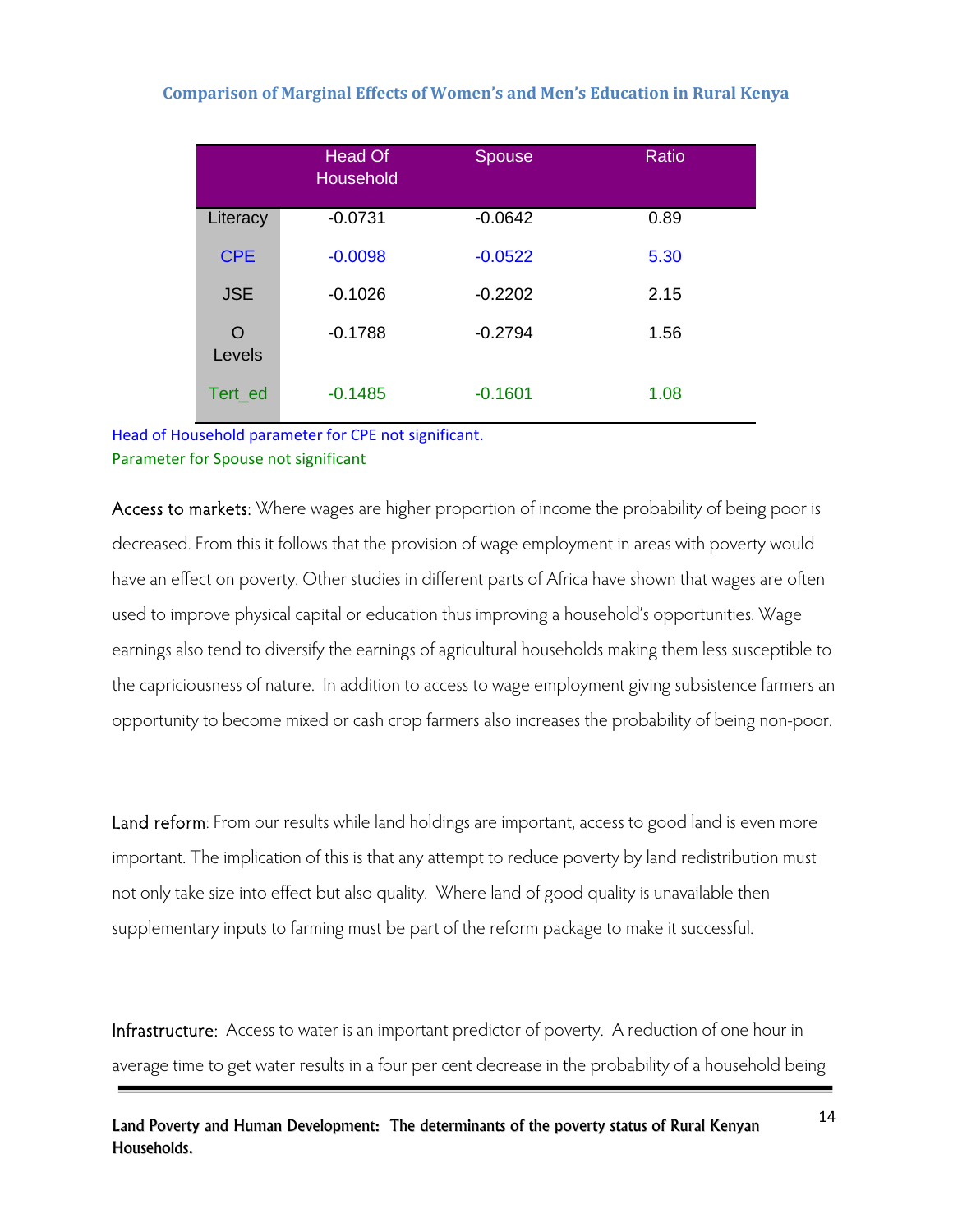poor. We suspect that this variable acts as a proxy for other infrastructural variables (as well as natural capital). An attempt should be made to identify which of these variables have the largest impact on poverty.

Gender: While addressing issues of equality in education would go a long way in addressing the feminization of poverty, the fact that female-headed households are poor even after controlling for education and land suggests that there are other processes connected to gender that result in poverty. These may include things such as barriers to credit and extension services, property laws and job discrimination. For example a cursory examination of the number of meetings between extension agents and female-headed households show that on average these households have fewer meetings than their male counterparts (see table below).

| <b>Type of Household</b> | <b>Average Number of</b><br><b>Meetings</b> | <b>Average Number of</b><br><b>Meetings on Own farm</b> |
|--------------------------|---------------------------------------------|---------------------------------------------------------|
| Female-Headed            | 0.75                                        | 0.35                                                    |
| Male Headed              | 0.96                                        | 0.48                                                    |
| Ratio of Female to Male  | 0.78                                        | 0.72                                                    |

#### **Average Number of Meetings with Agricultural Extension Officers**

Further fewer of the meetings take place on the farms of female-headed households (see table above) meaning that extension officers are less able to give farm specific advice to female-headed households as compared to the male headed households. Attempts should be made to further analytically identify these barriers.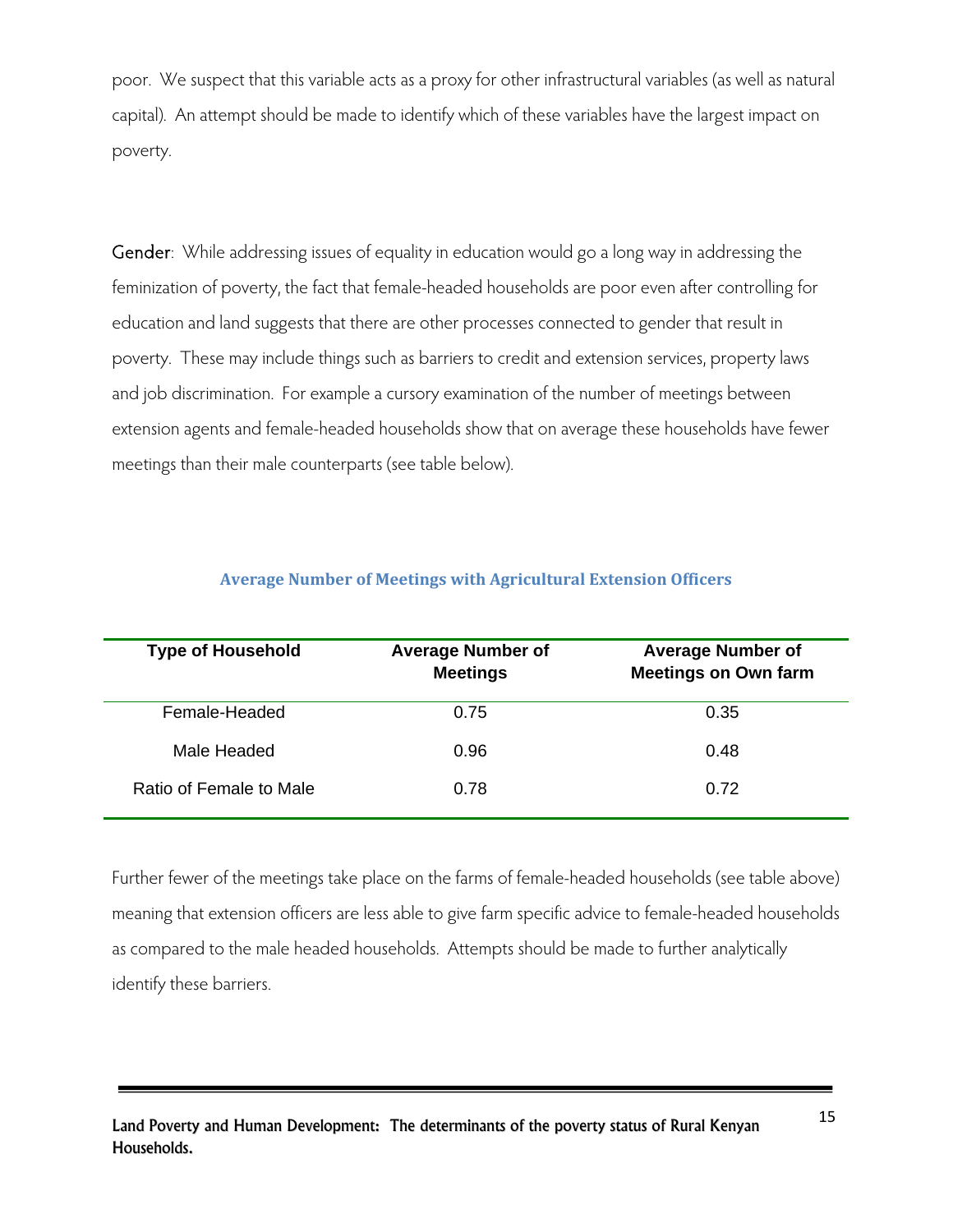These findings suggest that further work needs to be done in the examination of the feminization of poverty. From the basic statistics it is clear all female-headed households are fairly different from male-headed households, and the differences are not simply access to a smaller stock of resources. In order to clarify some of the relationships between poverty and female-headed households, it would be useful to examine the differences among female-headed households specifically.

## **Future Directions (In lieu of a conclusion)**

This work is a first attempt at going beyond the standard explanations of poverty in Kenya. It has established that Gender, Land and Education are the most important components for understanding poverty in rural Kenya. Further refinements of the model should including an attempt at looking at poverty more broadly and accounting for how human development variables affect poverty and also accounting for social capital more completely. The lack of statistical significance of land in other studies is probably related to the fact that poverty-generating processes are different for different parts of the country and specifically for rural and urban areas. Further work should include attempts at modeling regional processes. The relationship between gender and poverty needs to be reexamined. Our present explanations while correct see to be incomplete. A more thorough examination of the relationships among land size and quality, labor availability and gender is necessary.

Land Poverty and Human Development: The determinants of the poverty status of Rural Kenyan Households.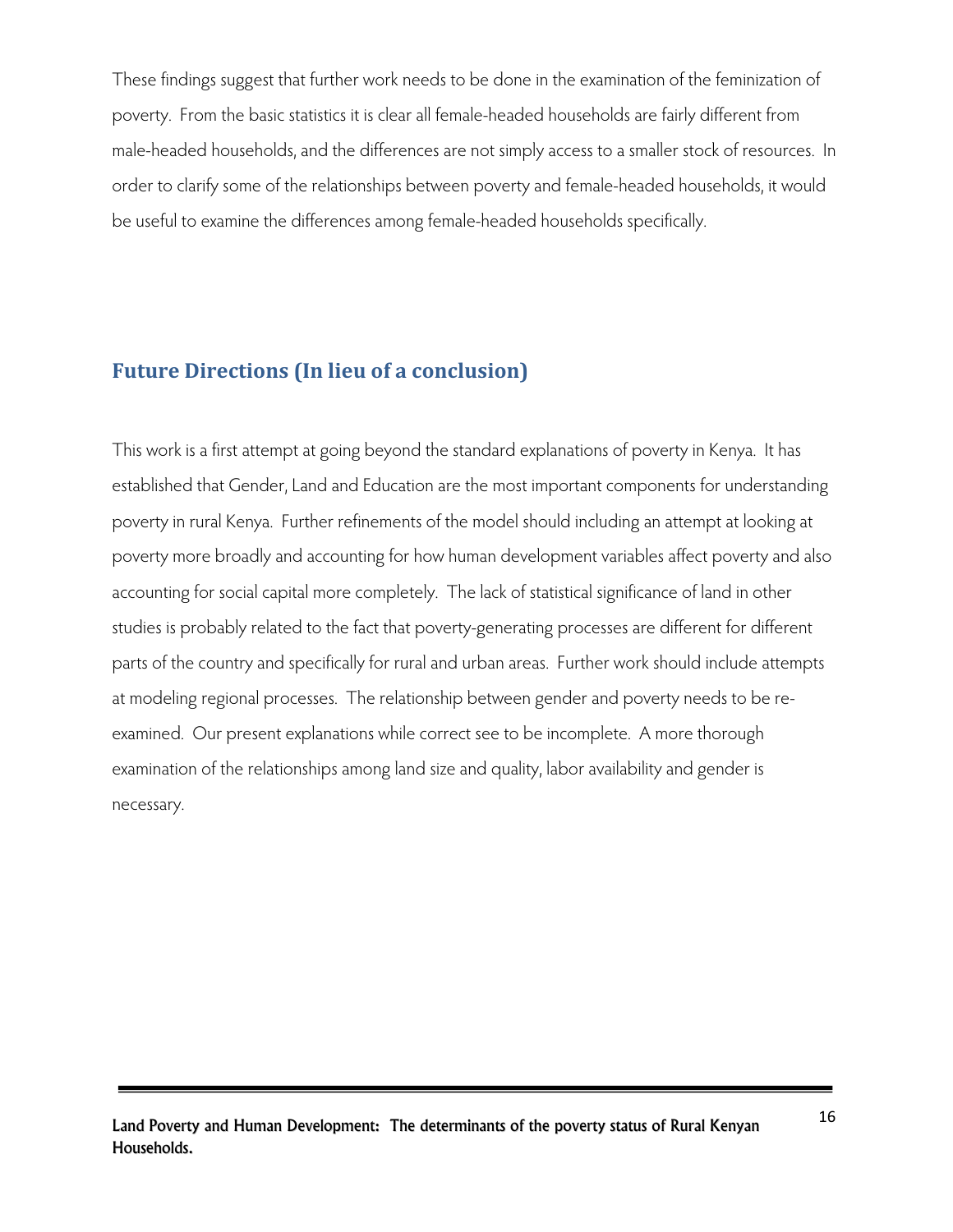# **References**

- Anker, Richard and Knowles, James (1983) Population Growth, Employment and Economic-Demographic Interactions in Kenya, St. Martins Press, New York.
- Bigsten, Arne, 1981, "Regional Inequality in Kenya" in Tony Killick. Papers on the Kenyan Economy: Performance, Problems and Policies. Nairobi: Heinemann Educational Books Ltd.
- Crawford, E.W. and Thorbecke, E. (1978) Employment, Income Distribution, Poverty Alleviation and Basic Needs in Kenya, Cornell University Press, Ithaca
- Geda, Alemayehu, , N. de Jong, M. Kimenyi and G. Mwabu, (2001) "Determinants of Poverty in Kenya: Household Level Analysis", KIPPRA Discussion Paper.
- Ginneken, Wouter van and Park, Jong-goo (1984) Generating Internationally Comparable Income Distribution Estimates, ILO, Geneva.
- Githinji, Mwangi wa (2000) Ten Millionaires & Ten Million Beggars, Ashgate Press, Aldershot, England.
- Government of Kenya, (1998), First Report on Poverty in Kenya: Incidence and Depth of Poverty, Volume I. Nairobi: Ministry of Finance and Planning.

<u>\_\_\_\_\_\_\_\_\_\_\_</u>, (1976) Statistical Abstract, Government Printers, Nairobi.

\_\_\_\_\_\_\_\_\_\_\_\_\_\_\_\_(1980) The National Sample Survey and Evaluation Programme 1980/84, Ministry of Economic Planning and Development, Nairobi.

\_\_\_\_\_\_\_\_\_\_\_\_\_\_\_\_(1980b) The National Sample Survey and Evaluation Programme 1980/84 Urban Areas, Ministry of Economic Planning and Development, Nairobi.

\_\_\_\_\_\_\_\_\_\_\_\_\_\_\_\_(1994), Historical Economic Data for Kenya: 1972-1992, Ministry of Planning and National Development, Nairobi.

- Greer, J. and E. Thorbecke, 1986a, "A Methodology for Measuring Food Poverty Applied to Kenya", Journal Development Economics, Vol. 24, No. 1.
- Hazlewood, Arthur, 1981, "Income Distribution and Poverty: An Unfashionable View" in Tony Killick. Papers on the Kenyan Economy: Performance, Problems and Policies. Nairobi: Heinemann Educational Books Ltd.
- House, William and Tony Killick, 1981, "Inequality and Poverty in Rural Economy and the Influence of Some Aspects of Policy" in Tony Killick. Papers on the Kenyan Economy: Performance, Problems and Policies. Nairobi: Heinemann Educational Books Ltd.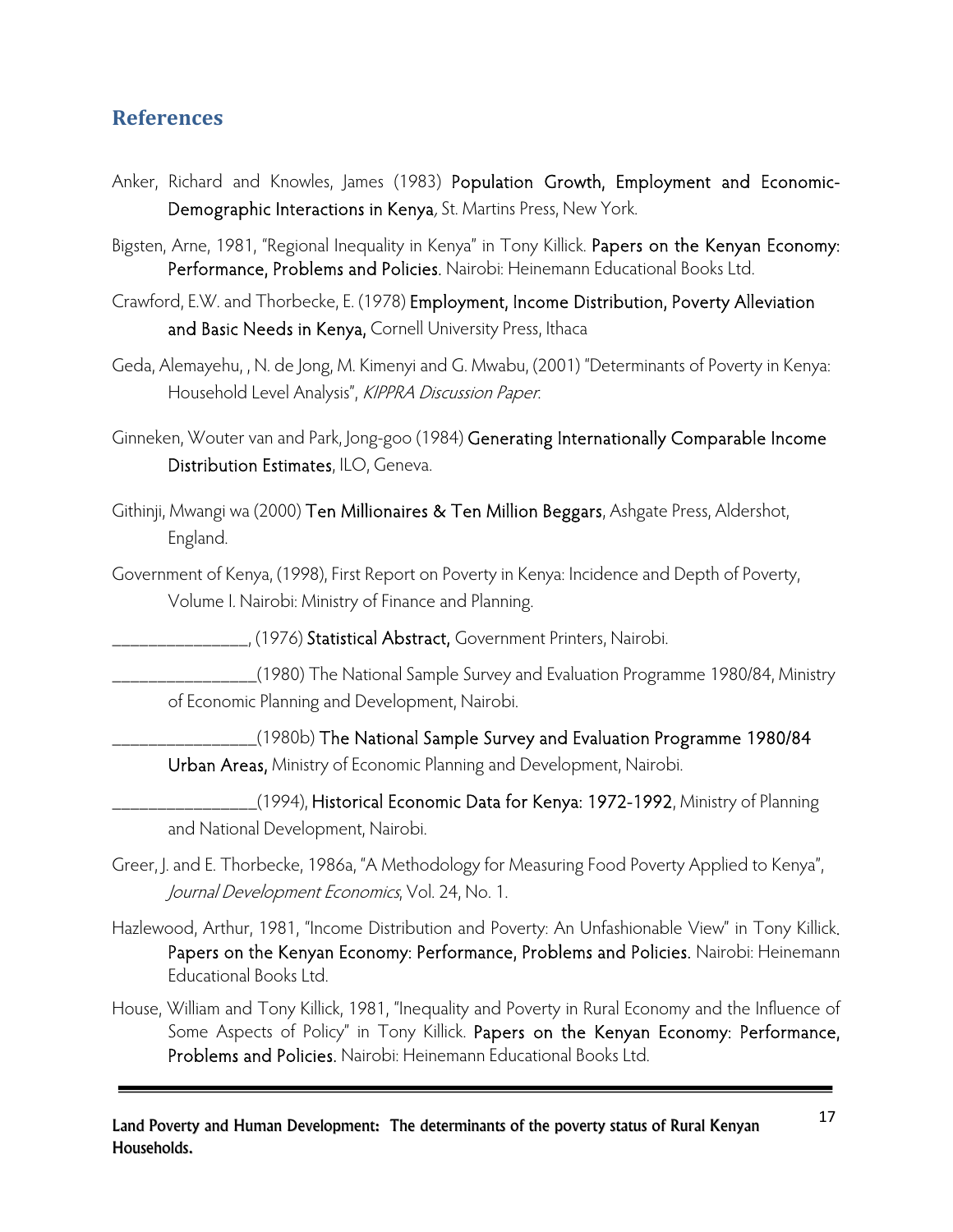International Labor Organization, (1972) Employment, Incomes and Equality, ILO, Geneva.

- Jain, Shail (1975) Size Distribution of Income: A Compilation of Data, World Bank, Washington, D.C.
- Jamal, Vali (1982) Rural-Urban Gap and Income Distribution, ILO, Addis Ababa.
- Jamal, Vali (1982) Rural-Urban Gap and Income Distribution, ILO, Addis Ababa.
- Jamal, Vali and Weeks, John (1988) "The Vanishing Rural-Urban Gap in sub Saharan Africa", International Labour Review ,Vol. 127 No.3. pp: 271-292
- Jamal, Vali and Weeks, John (1988) "The Vanishing Rural-Urban Gap in sub Saharan Africa", International Labor Review , Vol. 127 No.3.

\_(1993) Africa Misunderstood, Macmillan Press, London.

- Mwabu, Germano, Wafula Masai, Rachel Gesami, Jane Kirimi, Godfrey Ndeng'e, Tabitha Kiriti, Francis Munene, Margaret Chemngich and Jane Mariara, (2000) Poverty in Kenya: Profile and Determinants, Nairobi: University of Nairobi and Ministry of Finance and Planning.
- Oyugi, Lineth Nyaboke,(2000), "The Determinants of Poverty in Kenya" (Unpublished MA Thesis, Department of Economics, University of Nairobi).
- Vandermootle, J.(1984) "Kenya" in Ginnenken, Wouter van and Park, Jong-goo (eds.) (1984) Generating Internationally Comparable Income Distribution Estimates, ILO, Geneva.

Land Poverty and Human Development: The determinants of the poverty status of Rural Kenyan Households.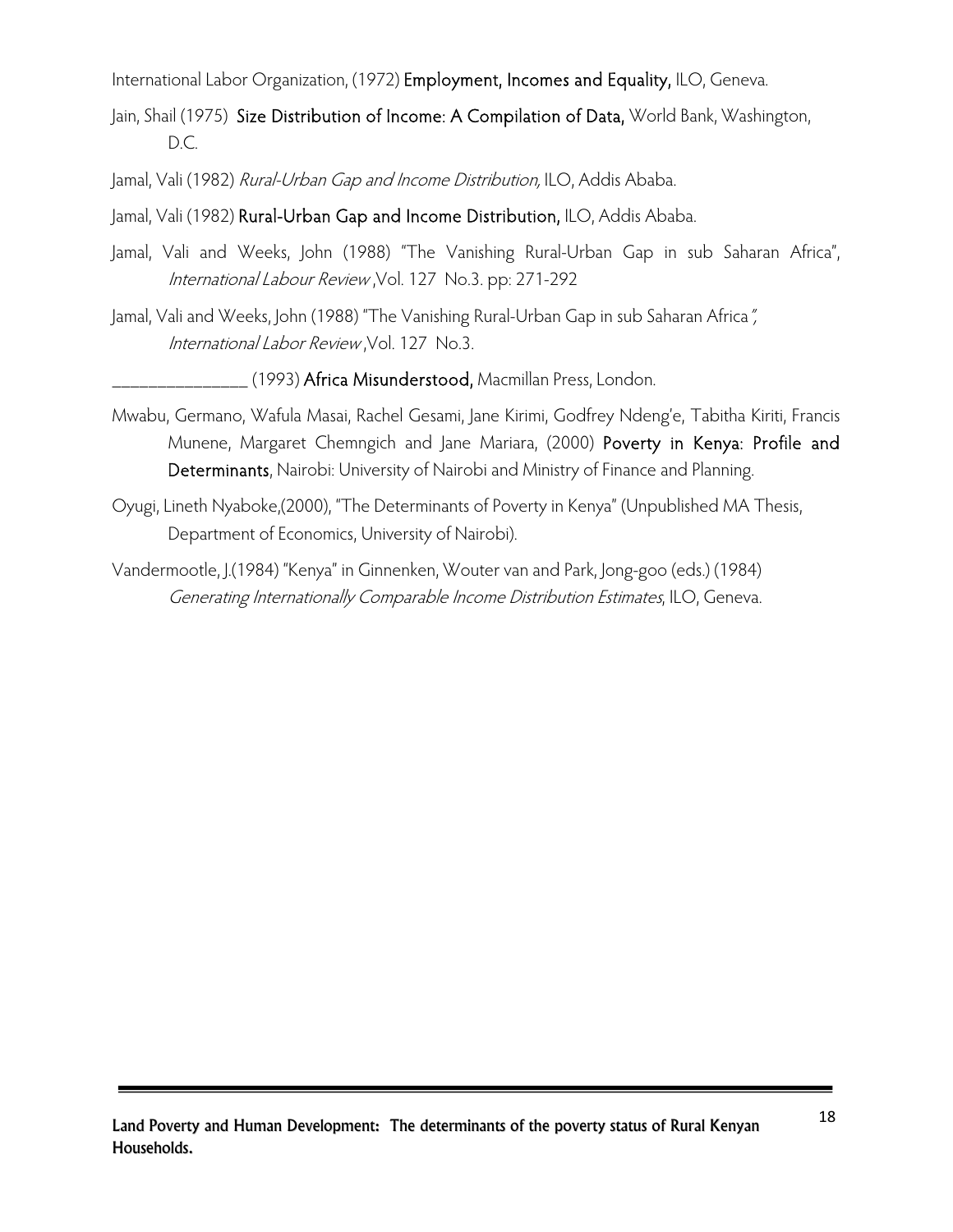## **Appendices**

# **Model for Social Capital and Poverty Logistic Regression.**

| <b>Type of Variable</b>       | Variable name      | <b>Description</b>                                                             |
|-------------------------------|--------------------|--------------------------------------------------------------------------------|
| <b>Dependant Variable</b>     | Pov                | Poverty Status. If poor=1                                                      |
| <b>Household</b>              | Size_hol           | Size of Farm (acres)                                                           |
|                               | <b>Subsist</b>     | Nature of farm. If Subsistence =1                                              |
|                               | Cash               | Nature of farm. If Cash Crop =1                                                |
|                               | Mixed              | Nature of farm. If both cash and Subsistence =1                                |
|                               | Winratio           | Wage to Income ratio                                                           |
|                               | Tot_h_ho           | <b>Total in Household</b>                                                      |
|                               | Caratio            | Child to Adult Ratio                                                           |
|                               | Landpc             | Per Capita Land Holding                                                        |
| <b>Head of Household</b>      | Ageh               | Age of Head of household                                                       |
|                               | Ageh2              | Age of Head of household Squared                                               |
|                               | Lith               | Literacy of head of household 1=literate                                       |
|                               | Cpe                | Higest educational certificate received by head if CPE=1                       |
|                               | Jse                | Higest educational certificate received by head if JSE=1                       |
|                               | <b>Olevel</b>      | Higest educational certificate received by head if OLEVEL=1                    |
|                               | Tert_ed            | Higest educational certificate received by head if ALEVEL or above =1          |
| <b>Type of Household</b>      | Femhead            | Female headed household=1                                                      |
|                               | <b>Single</b>      | Marital status If single=1                                                     |
|                               | <b>Married</b>     | Marital status If Married=1                                                    |
|                               | <b>Seperate</b>    | Marital status If seperated, divorced, widowed=1                               |
|                               | Agric              | If in Head in Agricultural sector=1                                            |
| <b>Spousal Variables</b>      | Ages               | Age of spouse                                                                  |
|                               | Ages2              | Age of spouse squared                                                          |
|                               | Lits               | Literacy of Spouse 1=literate                                                  |
|                               | $Cpe$ <sub>s</sub> | Higest educational certificate received by SPOUSE if CPE=1                     |
|                               | Jse_s              | Higest educational certificate received by SPOUSE if JSE=1                     |
|                               | Olevel_s           | Higest educational certificate received by SPOUSE if OLEVEL=1                  |
|                               | Alevel_s           | Higest educational certificate received by SPOUSE if ALEVEL or above = 1       |
| <b>Social Capital Proxies</b> | Migavg             | Average % of district residents who have migrated                              |
|                               | Litavg             | District Average for Literacy for all over 15                                  |
|                               | Relavg             | Average % of district households who have non nuclear family living with them. |
|                               | <b>Avsocial</b>    | District Average for time in social for individuals                            |
|                               | Social             | Household Time in hours spent on Social/Communal Activities                    |
|                               | <b>Timehere</b>    | Time head of household has spent in district.                                  |
|                               | Water              | Household Time in hours spent on Water Collection                              |
| <b>Infrastructure</b>         | Avgwater           | District Average for time for Water collection for individuals                 |
|                               | Glpc               | Good Land per Capita (High Potential Land)                                     |
| <b>Land Quality Proxies</b>   | Gltl               | Good land as % Total Land in District                                          |
| <b>Provinces</b>              |                    | Central, Eastern, Western, Rift Valley, Coast, Nyanza                          |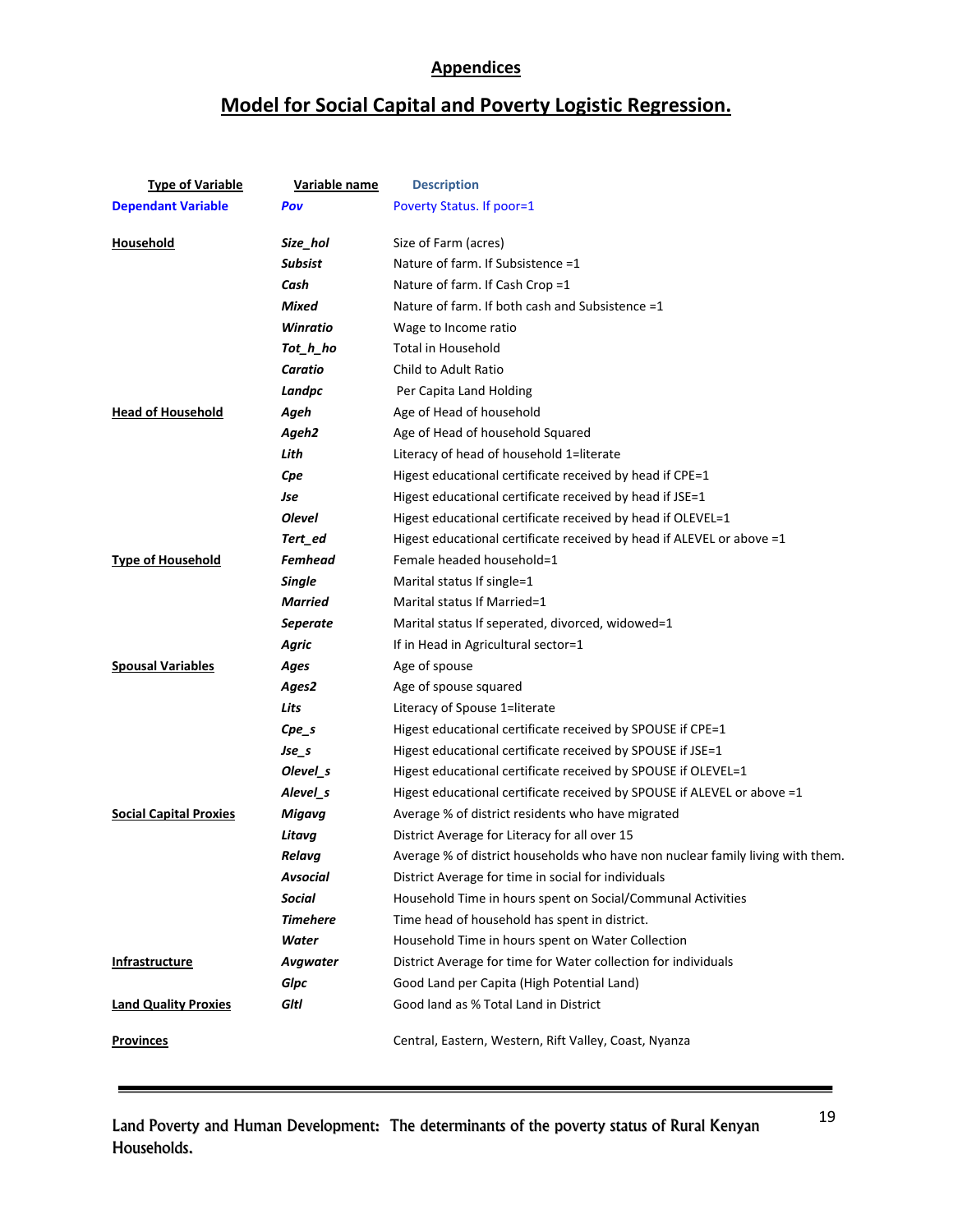Land Poverty and Human Development: The determinants of the poverty status of Rural Kenyan Households.